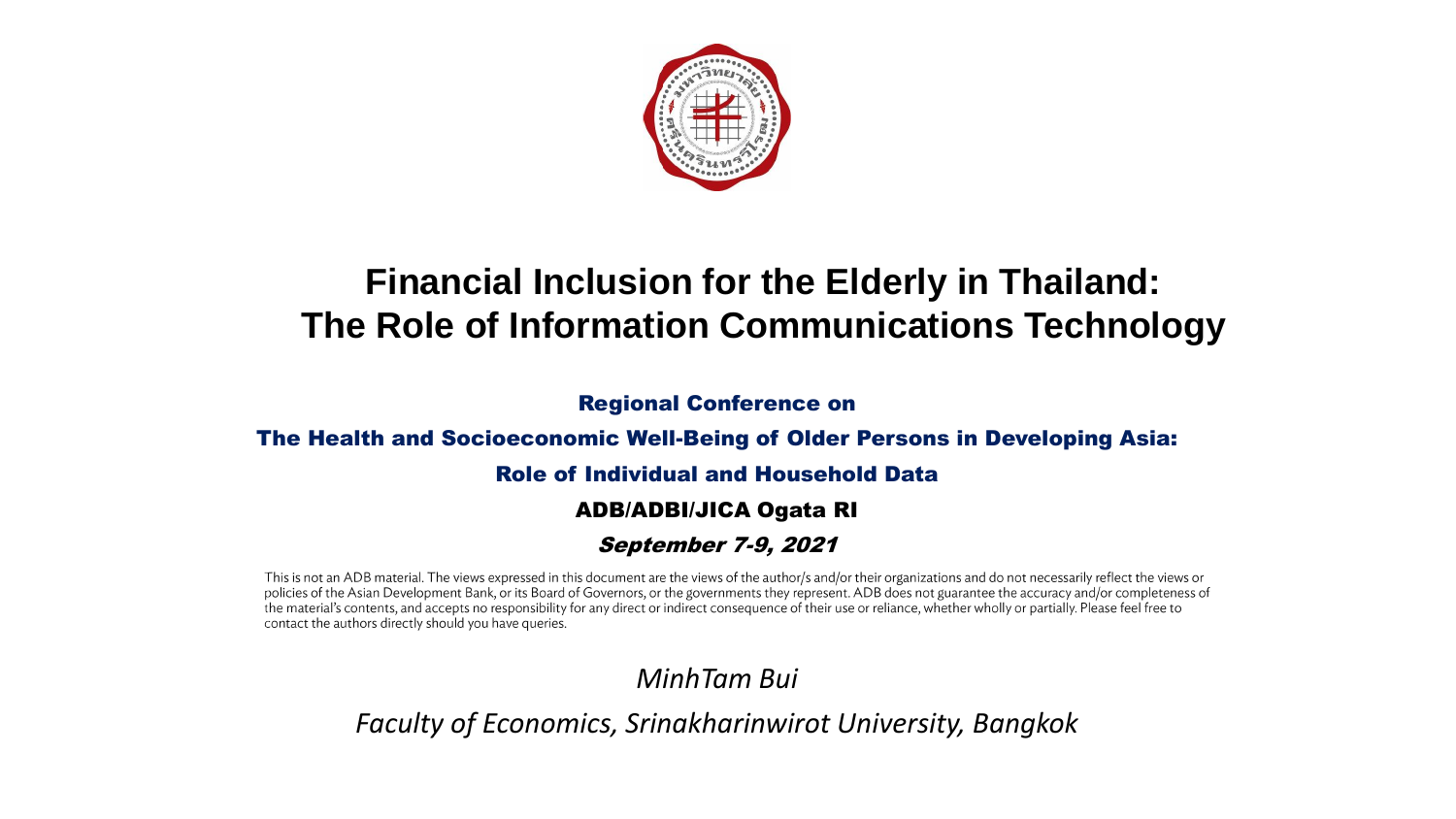#### **Motivation 1**

- Important role of financial inclusion (FI) in economic development (Aghion & Bolton, 1997; Galor & Zeira, 1993 )
- FI as a vehicle to promote inclusive growth and reduce poverty (Loukoianova et al., 2018)
- Thailand: the Global Findex report in 2017
	- ranked 5th among the top quartile in FI in Asia Pacific,
	- 82% access to formal financial services ()
	- 97% in 2016 a household financial access survey (BOT, 2017)
	- very close gender parity in financial access, men (84%) and women (80%)

# Why study FI? What problems?

- Who is excluded?
- World Bank (2019): not very good performance on the utilization and quality of financial service; only slight increase in share of HHs accessing financial services through mobile and internet banking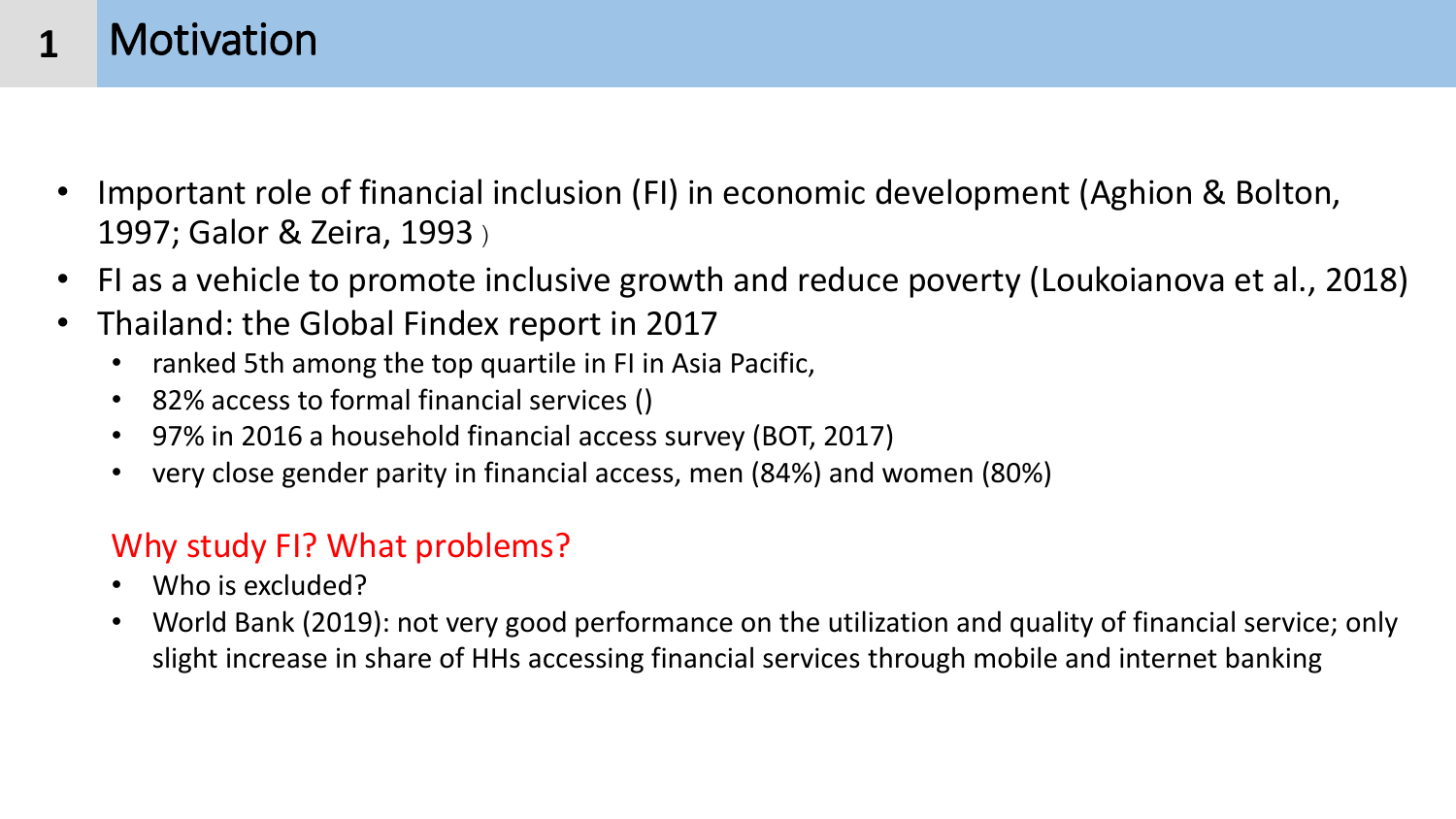#### **Motivation 1**

- Fast aging in Asia and Thailand in 2005 (+60 yrs at 10.3%)
- Thai NSO in 2017 : 11,312,447 people aged +60
- aged society in 2022 ( $>$  20% of +60), super-aged 2042
- role of financial services in aging society
- ratio of elder persons living alone has surged (10.8%)
- higher share of the elder living with spouse than with children
- $\rightarrow$  Need more independence in conducting financial transactions of this group

# **Meanwhile**

- No studies on financial inclusion of the older persons in Thailand.
- Bank of Thailand surveys on financial access every 3 years at the HH level
- very small share (4%) the elderly with access to computers, the internet or social media (NSO, 2015).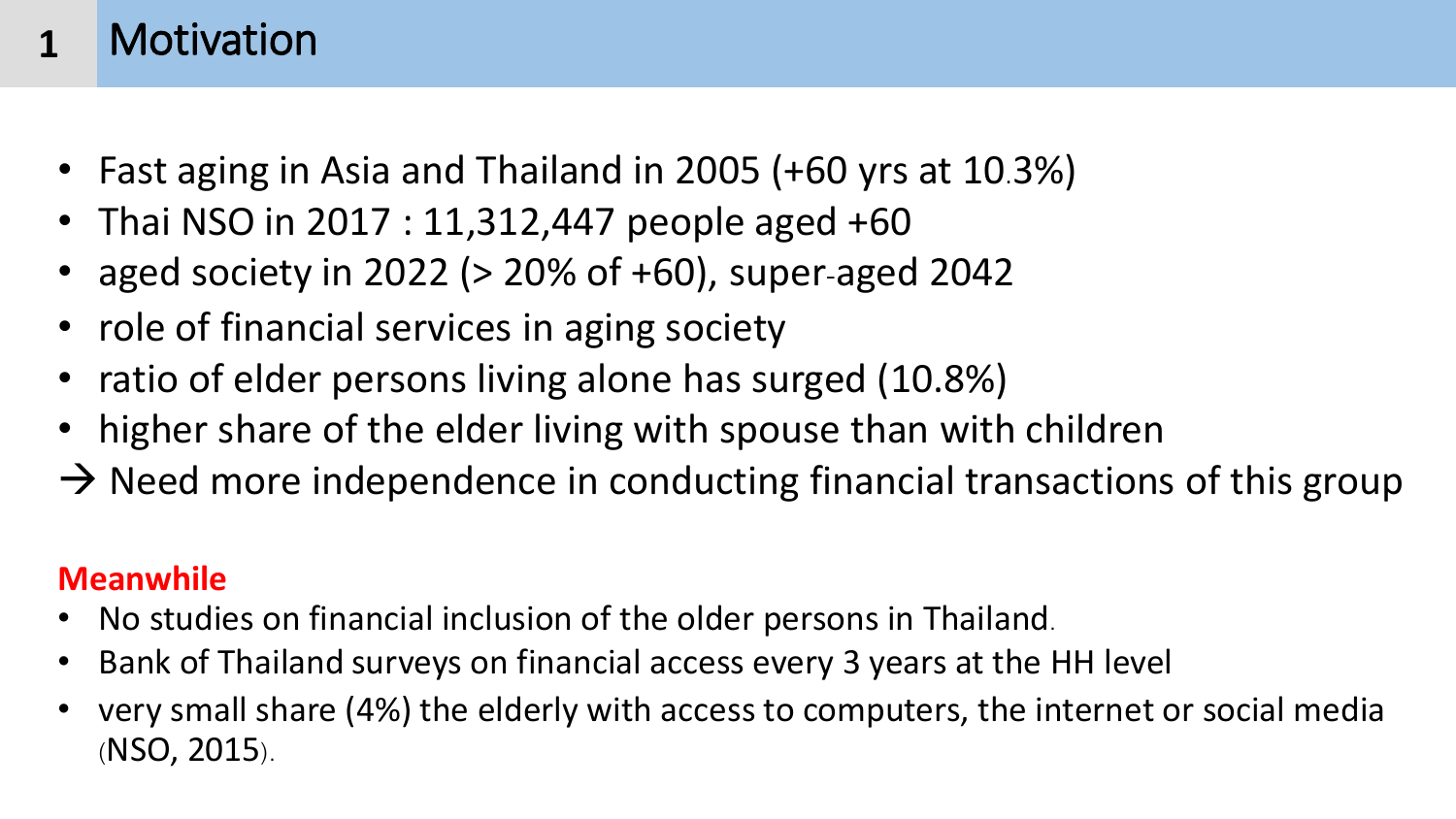# Objective:

- Examining the level of FI of different age groups in Thailand
- Identifying the main determinants of FI among the old age
- Exploring the potentials of digital financial technology such as mobile phone and mobile money/banking to promote FI Thai elderly
- $\rightarrow$  highlight the opportunities and challenges Fin services in the older age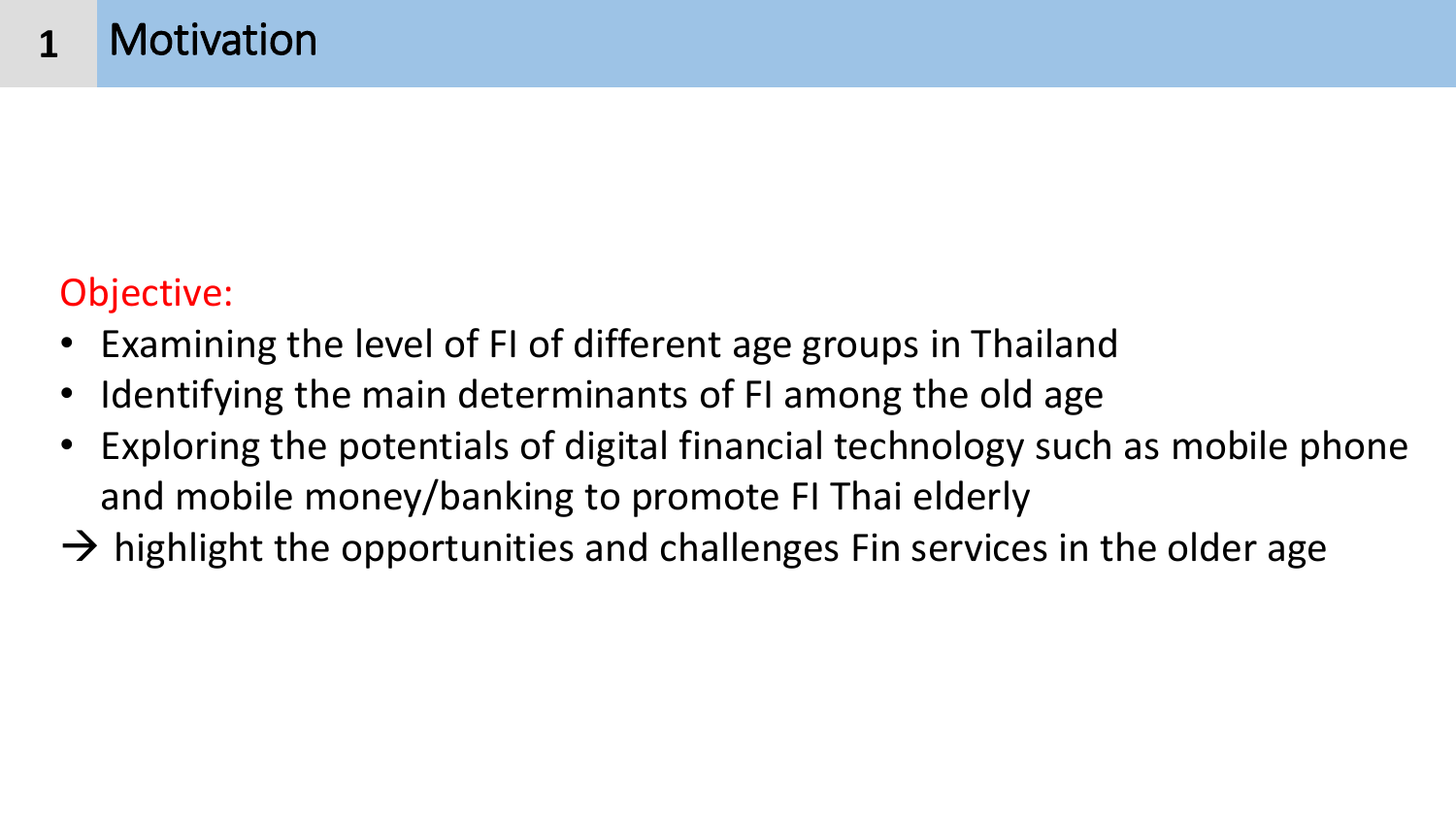#### Motivation **1**

# Preview of results:

Findex (2017):

- Elder account holders  $(+55 \text{ years})$  show an insignificant number of mobile money, but  $84\%$  own a mobile phone
- No significant gender difference in FI scores in general
- Labor force participation is a significant determinant of FI scores, gender difference in elder LFP
- Strong negative correlation between FI Score and Age: age groups and old age dummies

### Thai ICT survey (2016)

- Low rate of Internet access among older persons, but substantial share of digital banking among elder internet users
- Main reasons: namely they don't know how to use Internet, and they don't see the need to use it
- High gender bias in Internet using toward women, rural people among the elderly
- 60-80% of the elderly (60-70%) finds mobile phones unnecessary; don't know how to use it
- Three forth of people using feature phones are the elderly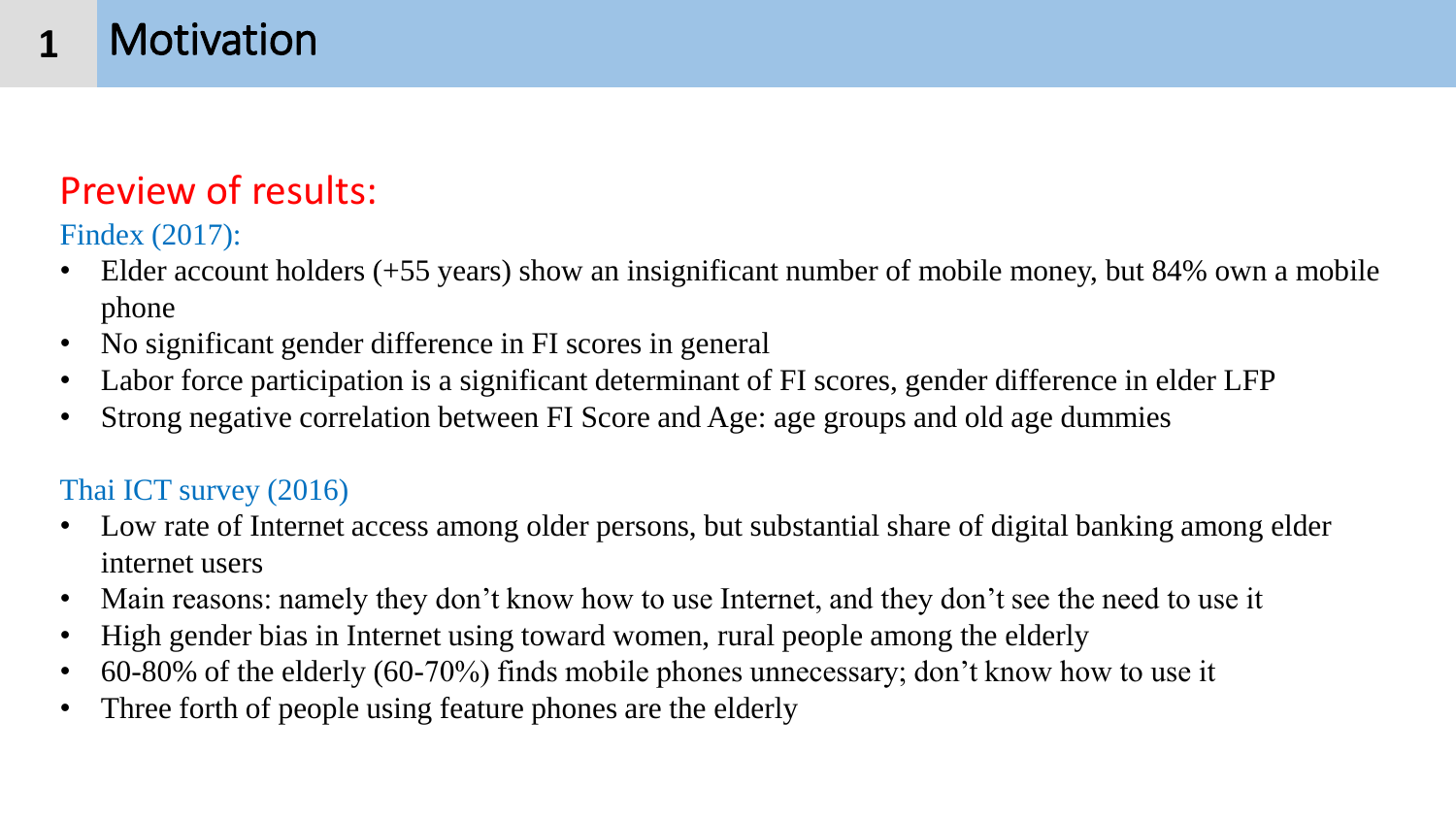| $\mathbf 1$    | <b>Motivation</b>                                     |
|----------------|-------------------------------------------------------|
| $\overline{2}$ | <b>Empirical literature</b>                           |
| 3 <sup>1</sup> | Data, Financial Inclusion Scores & Empirical approach |
| 4              | <b>Results</b>                                        |
| 5              | <b>Result verifications with Thai ICT survey data</b> |
| 6              | <b>Concluding remarks</b>                             |

6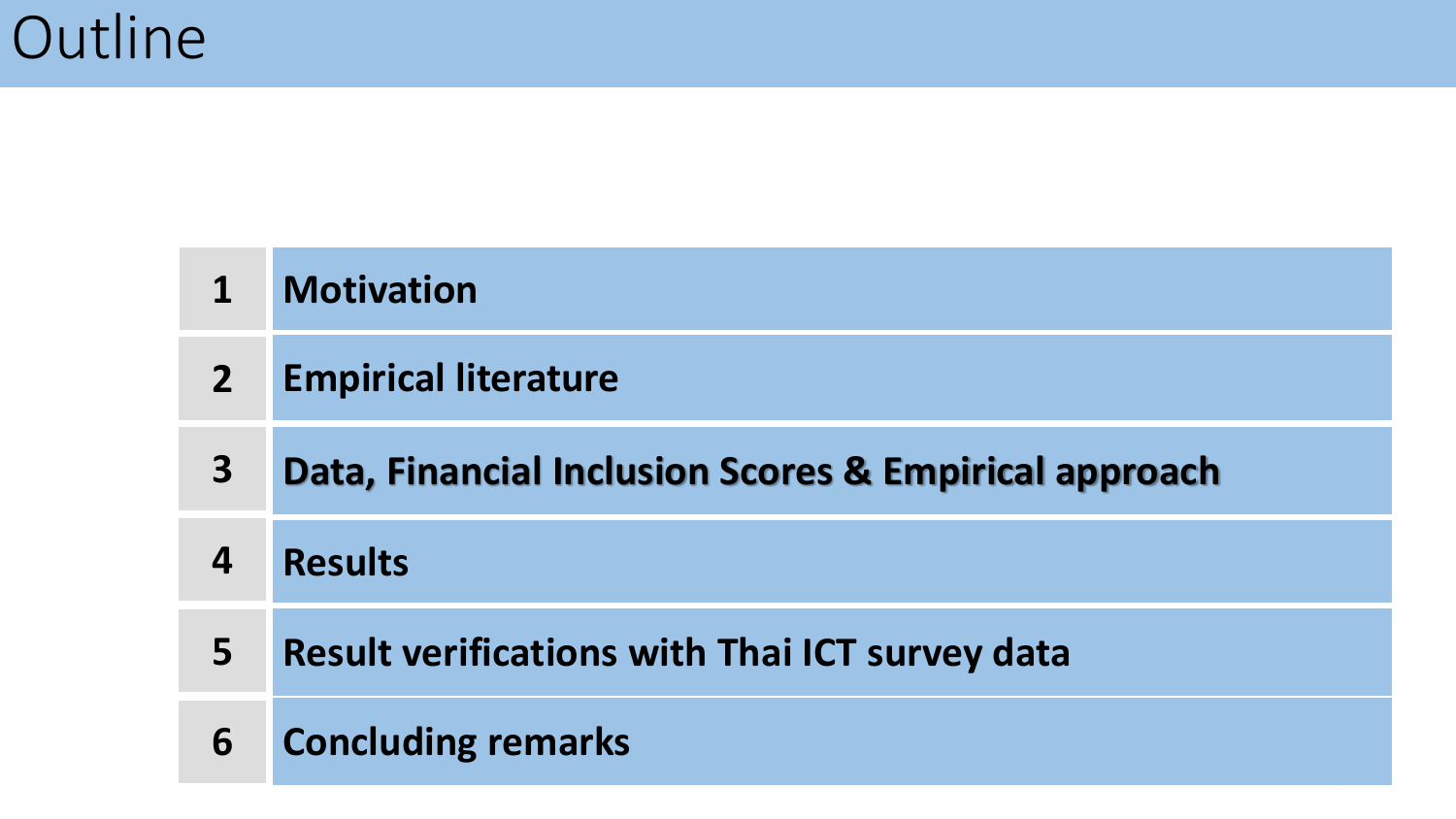#### Empirical review **2**

# FI in Thailand:

- FinScope (2013) 74% with bank account, with 23% other formal financial services  $\rightarrow$  credit access in Thailand is inclusive and available
- financial inclusion: not for the whole adult population, not even across all levels of incomes(NSO, 2014).
- FinScope (2016) Thai households had better access to financial services with access level at 97.3% in 2016 (11.0% voluntarily self-excluded), from 95.8% in 2013 (BoT, 2017).
- non-banks and electronic payments (e-Payments) providers played increasing roles and decrease in the use of informal sector service providers.

# Use of ICT:

- substantial difference between urban/rural areas and between age groups
	- Mobile phone users in urban area:  $83.9\%$  in 2014 $\rightarrow$ 91.5% in 2018 and in rural area:  $71.8\% \rightarrow 87.9\%$  (NSO, 2018).
	- 15-24 years old group used Internet most at 91.4%; age 50 years and over had the lowest at 21.2%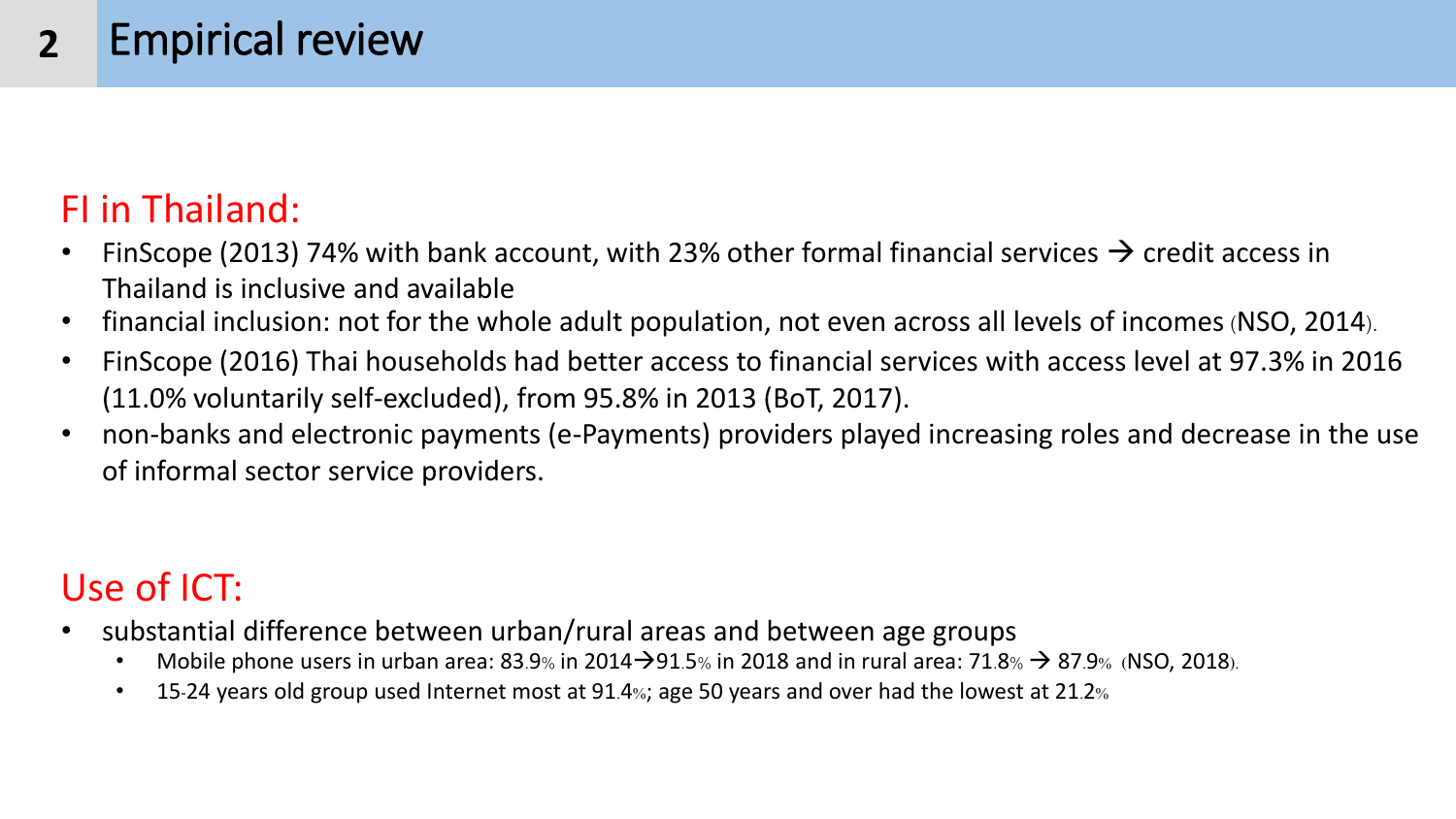#### Empirical review **2**

Digital payment : Prompay QR code, kicked off in 2018, official guideline of BoT in 4/2019



Source: Thailand's **Standardized QR Code for Payment (BoT, 2018)**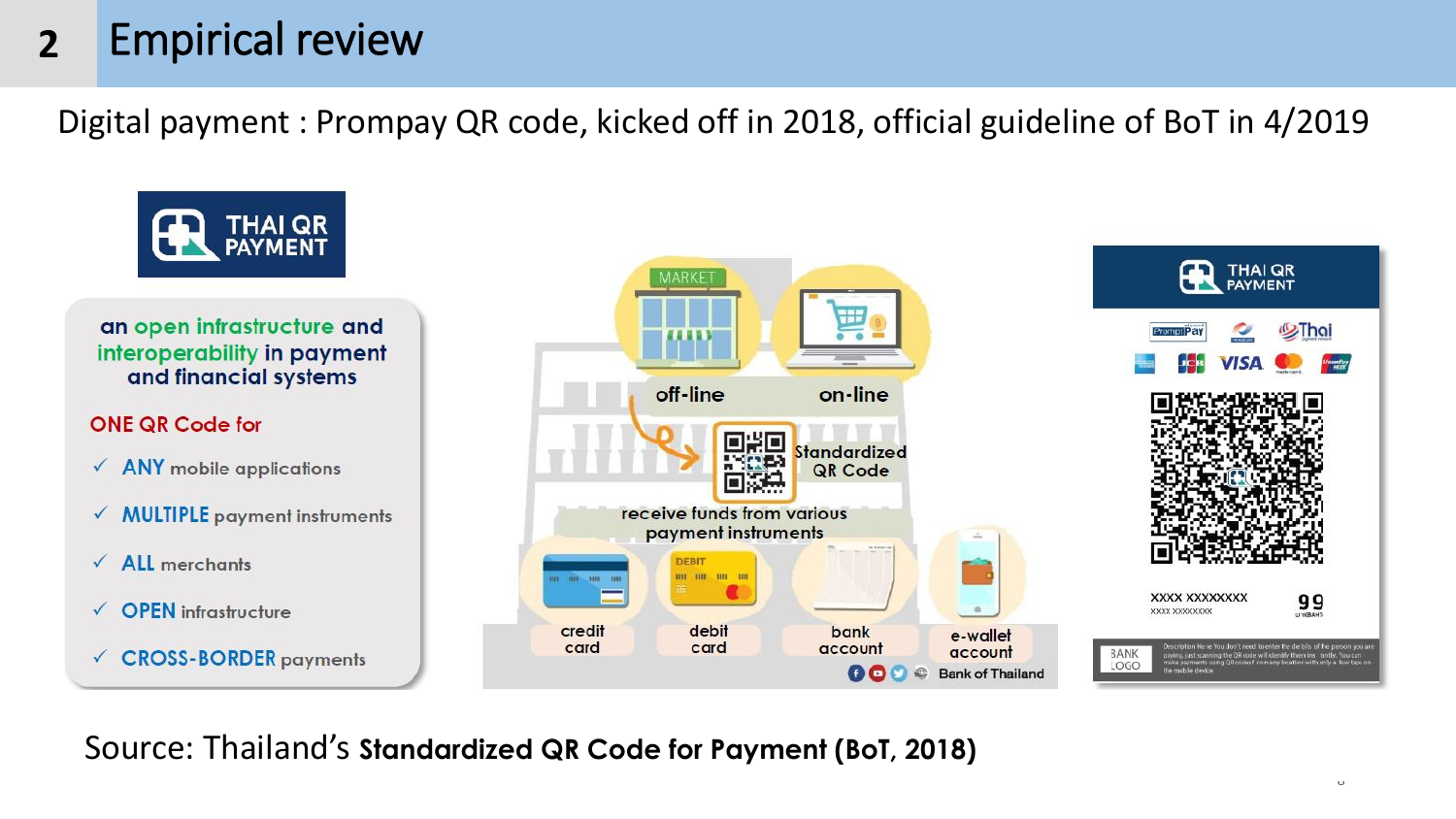## **3.1 2 datasets and 4 components of the analysis**

1. Microdata from Global Financial Index database with a selection for Thai data in 2017 https://globalfindex.worldbank.org/

- Bill & Melinda Gates Foundation, by Gallup World Poll
- Over 160 countries, sample of 1,000 each, every 3 years (2011, 2014, **2017**)
- 2017 dataset: formal/informal financial services; use of mobile phones, internet for financial transactions
- share of adults with an account (of which the percentage with financial institution account (formal) or mobile money account)
- digital payment in the past year including made or received digital payment, used an account to pay utility bills, to receive private sector wages or government payments.
- Use the internet to pay bills or to buy something online
- Use a mobile phone or the internet to access an account
- Use a debit or credit card to make a purchase
- Domestic remittances, saving (at financial institutions, saving clubs) or credit (from financial institutions, used a credit card, borrowed from family or friends)

#### 2. Nationally representative Household Survey on the use of ICT in Thai households 2016 http://www.nso.go.th/sites/2014en/itu

• Limit sample to only respondents aged +15 years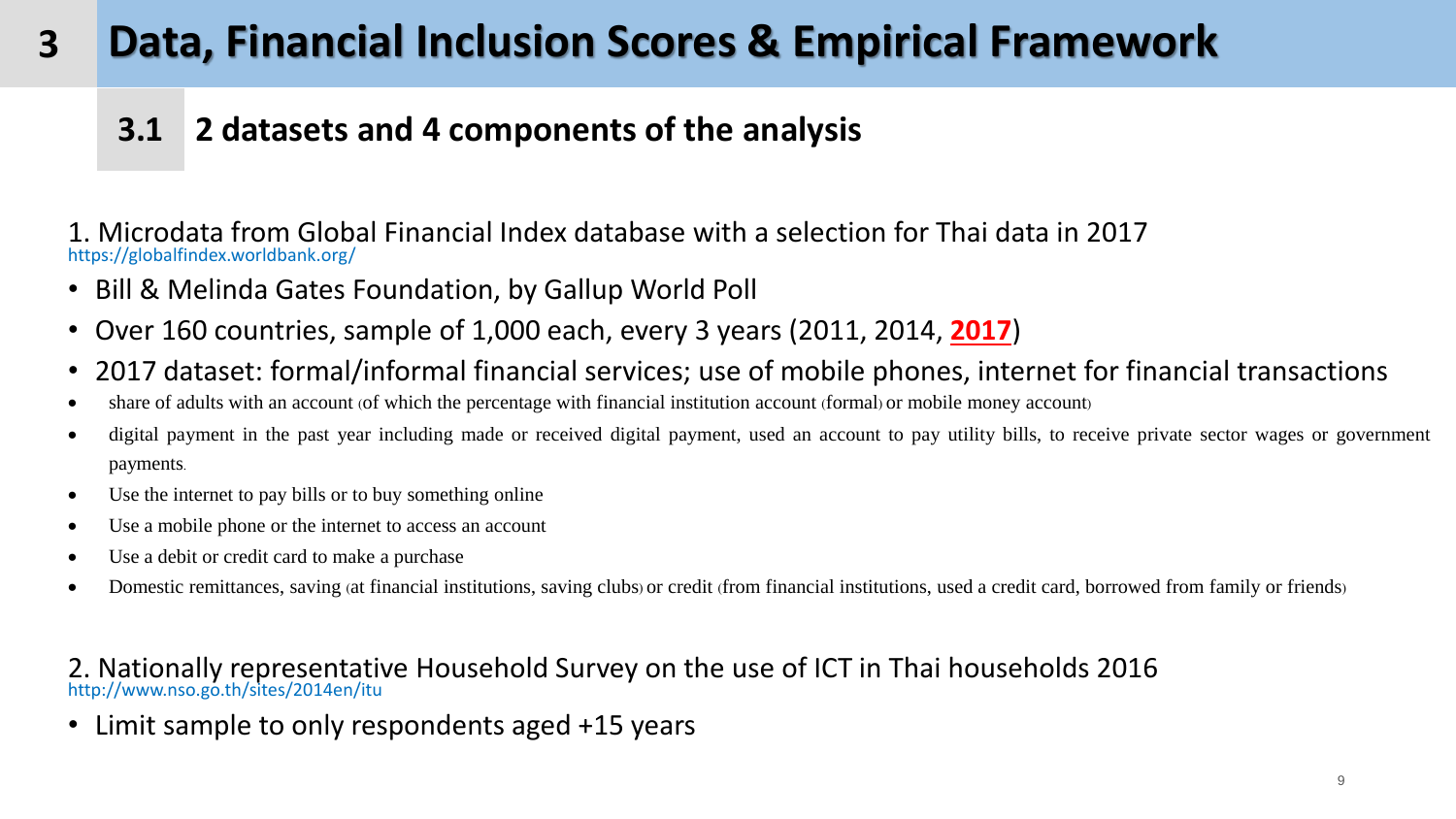- **3.1 Four main components of the analysis**
- descriptive analysis with Findex 2017
- the measurement of Financial Inclusion (FI) scores
- Multivariate regression analysis with FI scores
- Result verification using the household survey on ICT use 2016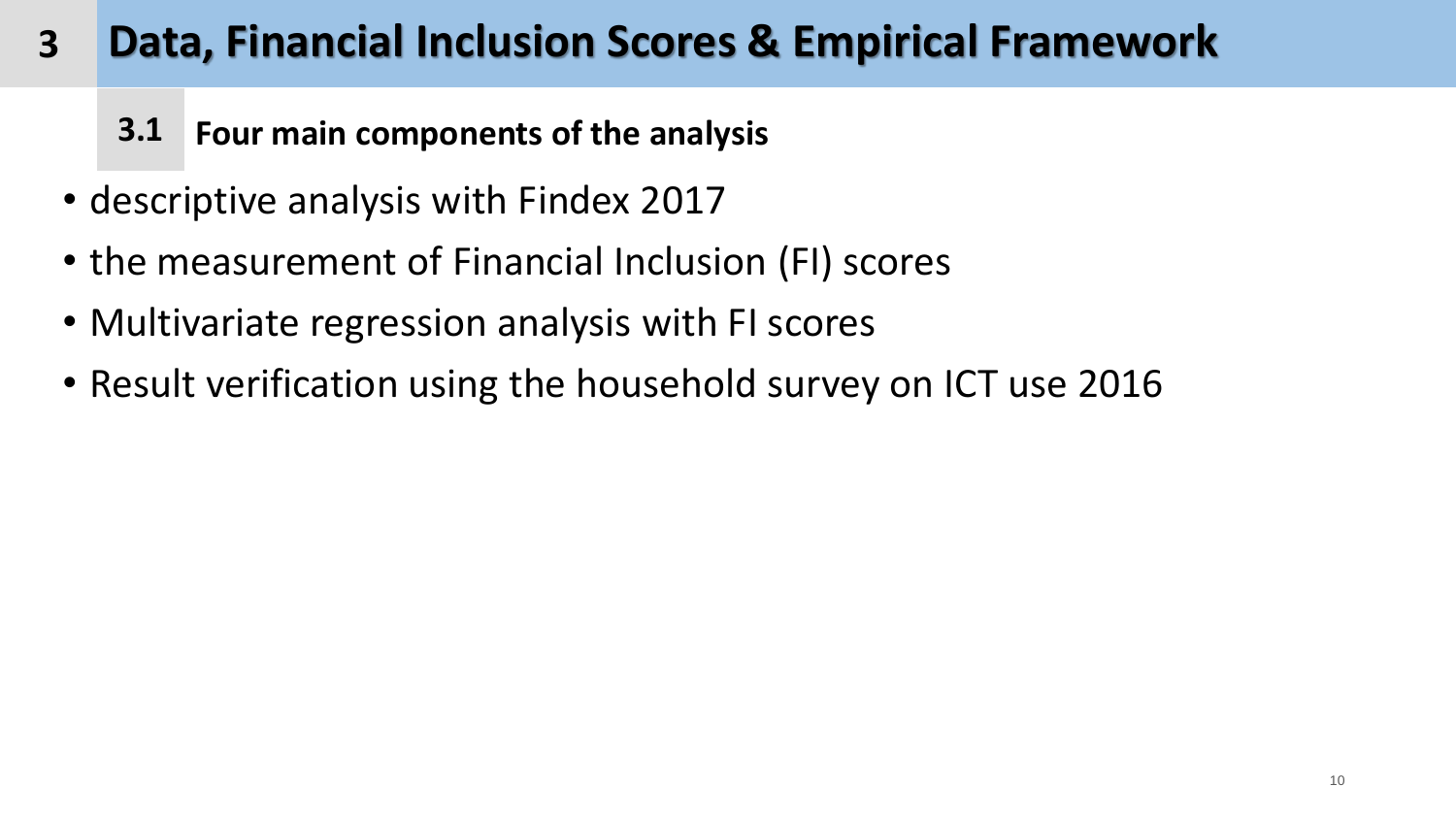# **3.2 Construction of financial inclusion measures**

- follow OECD/INFE (2016) financial inclusion index
- based on two components:

| holdings of                                                                                                                                                                                     | active consumption of financial                                                                                                                                            |  |  |
|-------------------------------------------------------------------------------------------------------------------------------------------------------------------------------------------------|----------------------------------------------------------------------------------------------------------------------------------------------------------------------------|--|--|
| financial products                                                                                                                                                                              | products                                                                                                                                                                   |  |  |
| (a) savings or retirement products<br>(b) payment products current account or mobile money<br>(excl. credit cards)<br>(c) insurance products<br>(d) credit products (credit card or mortgages). | (a) aware of available financial products;<br>(b) Making conscious choices among financial products;<br>(c) family or friends to help them save money or make<br>ends meet |  |  |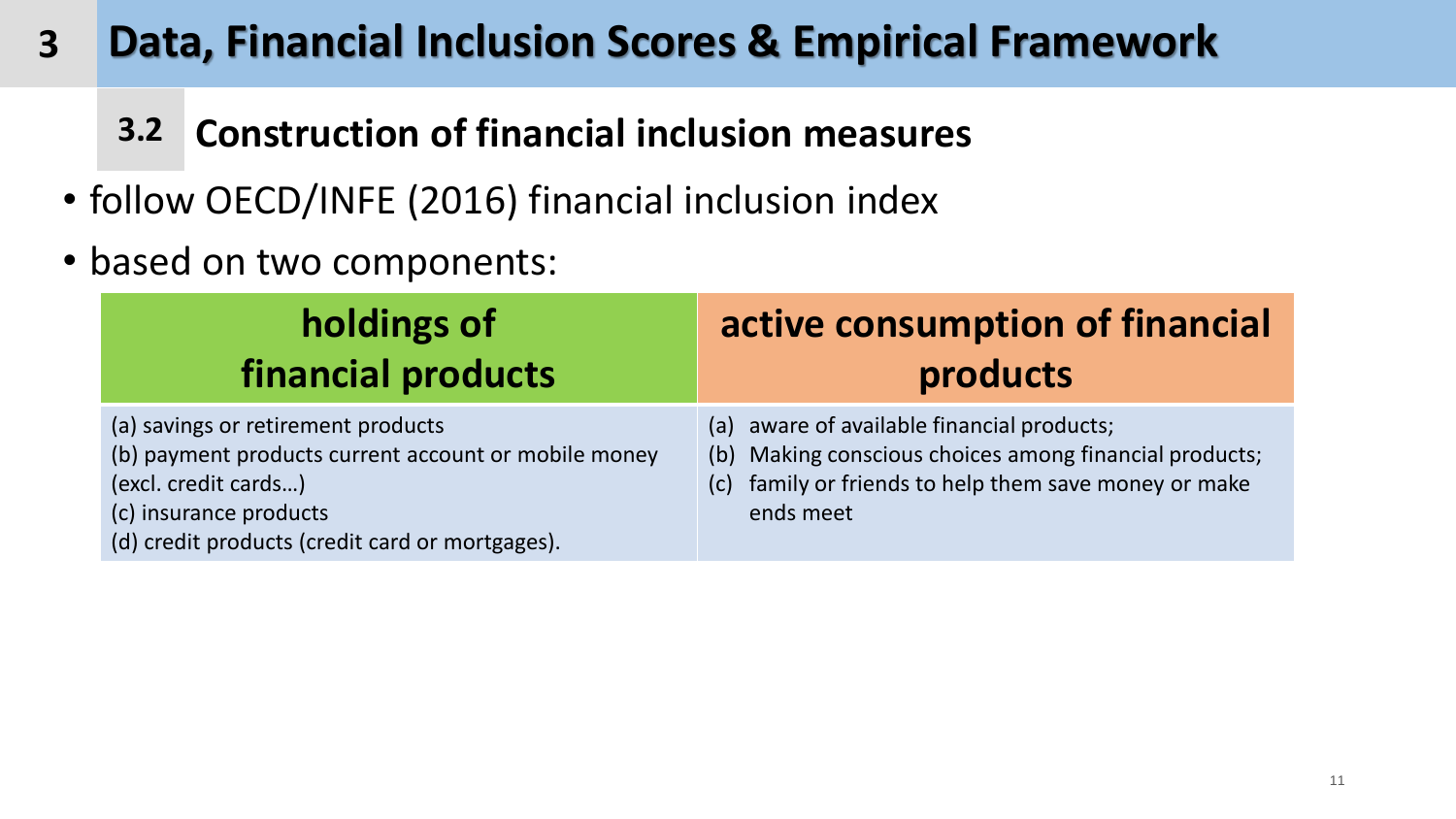**3.2 Construction of financial inclusion measures**

• Findex 2017: only 5 criteria (binary variables 0-1), scores ranked from 0 to 5

**Table 1: Computing Financial Inclusion (FI) indicators** 

| Indicator                                                         | <b>Name of variables</b><br>used                        | <b>Meaning</b>                                                                                                              |
|-------------------------------------------------------------------|---------------------------------------------------------|-----------------------------------------------------------------------------------------------------------------------------|
| 1. Have an account                                                | account                                                 | Has an account at the financial institution or non-financial institution                                                    |
| 2. Saved in the past 12 months                                    | Saved, fin15, fin16,<br>fin17a, fin17c                  | Savings in any forms or for any purposes                                                                                    |
| 3. Borrowed in the past 12 months                                 | Borrowed,<br>fin19,<br>fin20, fin21a, fin21b,<br>fin21c | Any credit products such as credit cards, house/land mortgage, bank<br>loans, etc. from any formal or informal institutions |
| 4. Possible source of emergency<br>fund from family or friends    | fin26, fin28                                            | Possible coming up with emergency fund and the main source of such<br>fund comes from family or friends                     |
| 5. Sent or received domestic<br>remittances in the past 12 months | fin24, fin25                                            | Either sent or received domestic remittances in the past 12 months                                                          |

*Source: Author's own compilation adopted from OECD/INFE (2016)*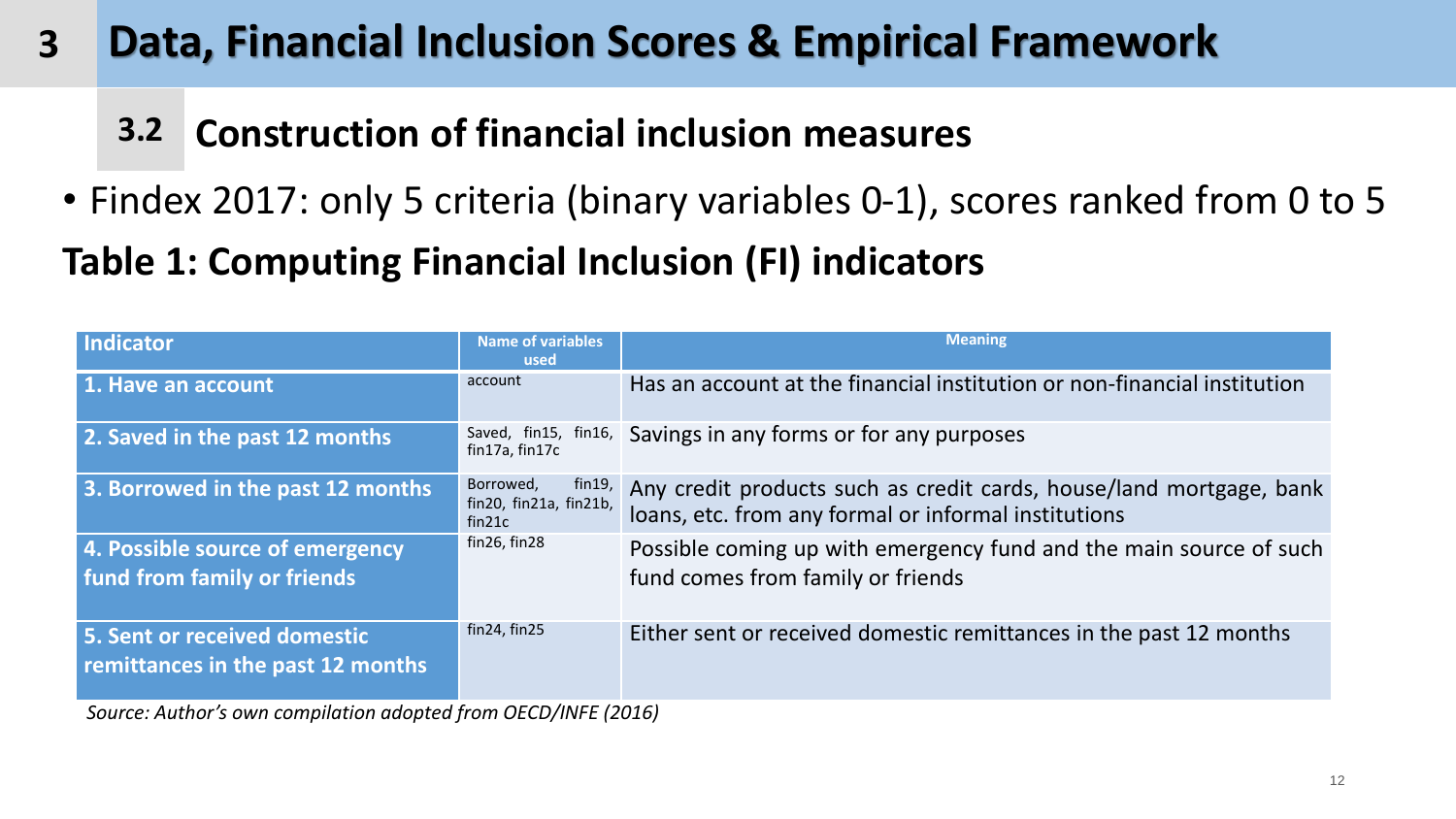Basic models:

#### **Data, Financial Inclusion Scores & Empirical Framework 3**

# **3.3 Empirical models**

• normalize FI scores into z-scores, Morgan and Trinh (2019)

 $FI z-score = \frac{FI score - mean (FI score)}{Std. Dv (FI score)}$ 

• Basic model

FI z – scor $e_i = \beta_1 + \beta_2$ Gender<sub>i</sub> +  $\beta_3$ Educ<sub>i</sub> +  $\beta_4$ Income<sub>i</sub> +  $\beta_5$ LaborForce<sub>i</sub>  $+\beta_6 Age_i + \varepsilon_i$ 

• Extended model:

FI z – scor $e_i = \beta_1 + \beta_2$ Gender<sub>i</sub> +  $\beta_3$ Educ<sub>i</sub> +  $\beta_4$ Income<sub>i</sub> +  $\beta_5$ LaborForce<sub>i</sub>  $+ \beta_6 Age_i + \beta_7 Mobilephone_i + \beta_8 Mobile Money Account_i + \varepsilon_i$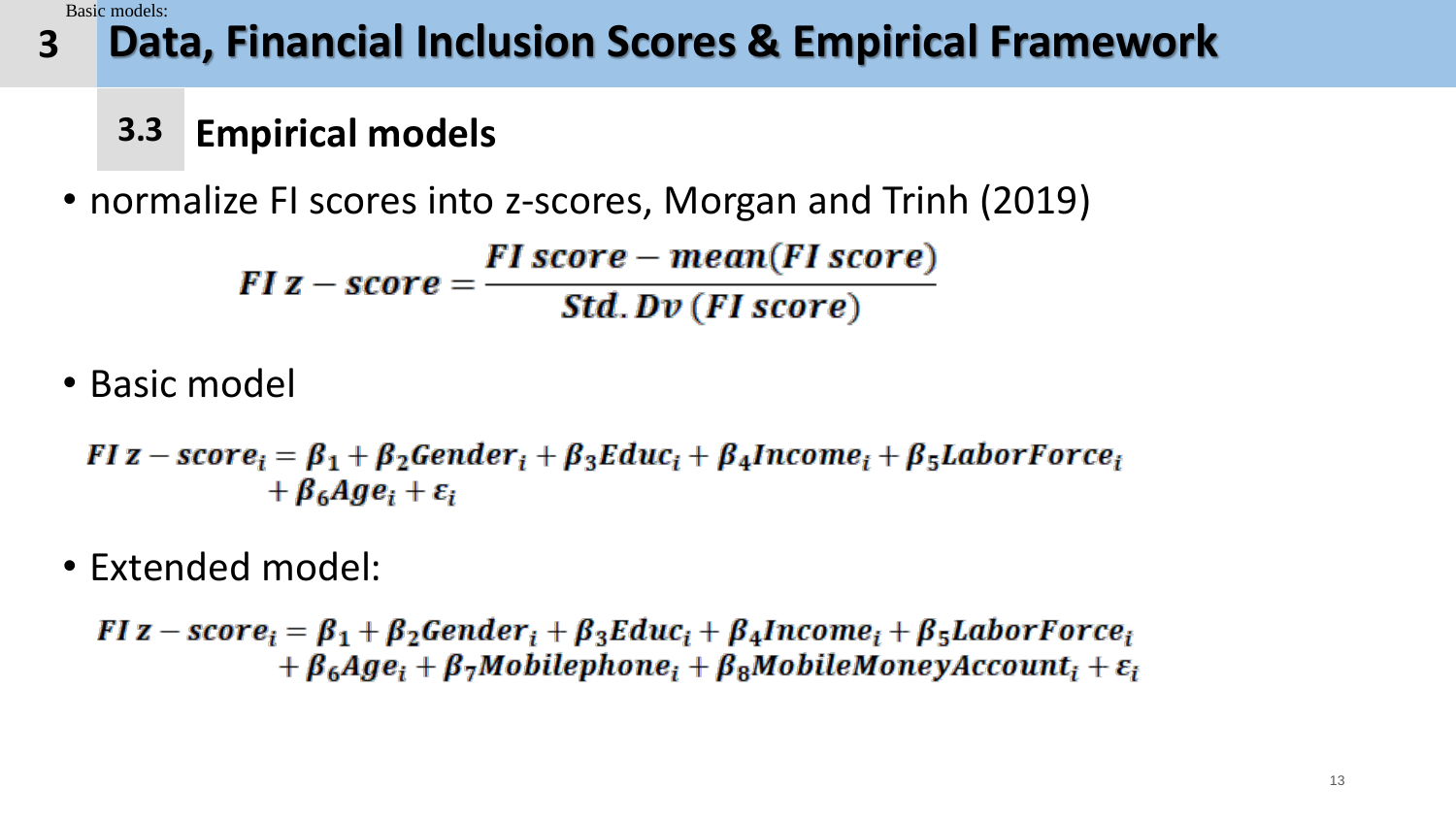- **4.1 Descriptive analysis on the financial inclusion for the elderly**
- large proportion having account (almost exactly at financial institutions, 812 vs. 809 respondents)
- only 57 people (7%) own a mobile money account
- Among 188 respondents without an account, 50.5% are the elderly aged 55+ and 36.7% are 60+ years old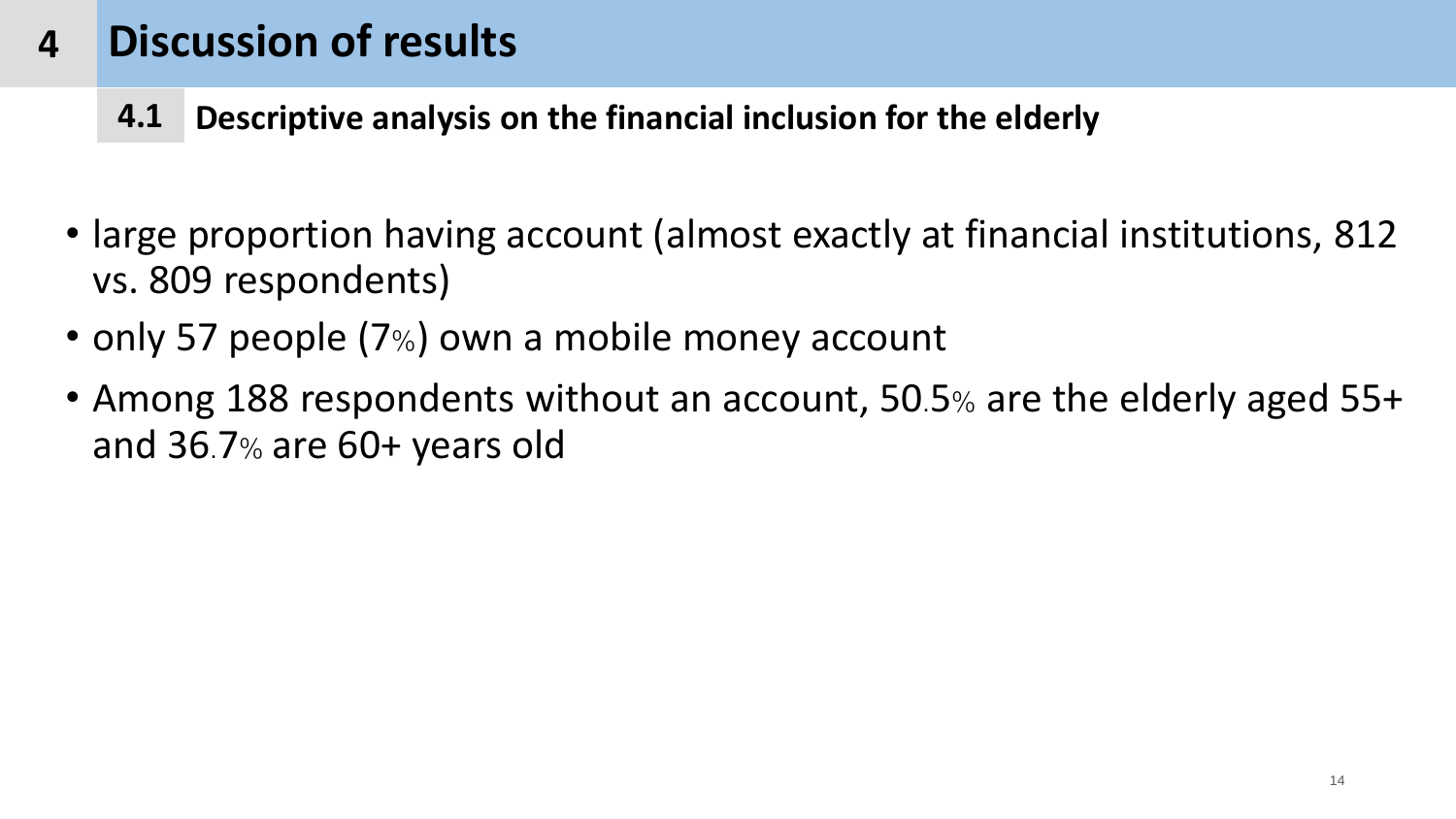Figure 1: Shares of having an A/C, money mobile A/C and a mobile phone

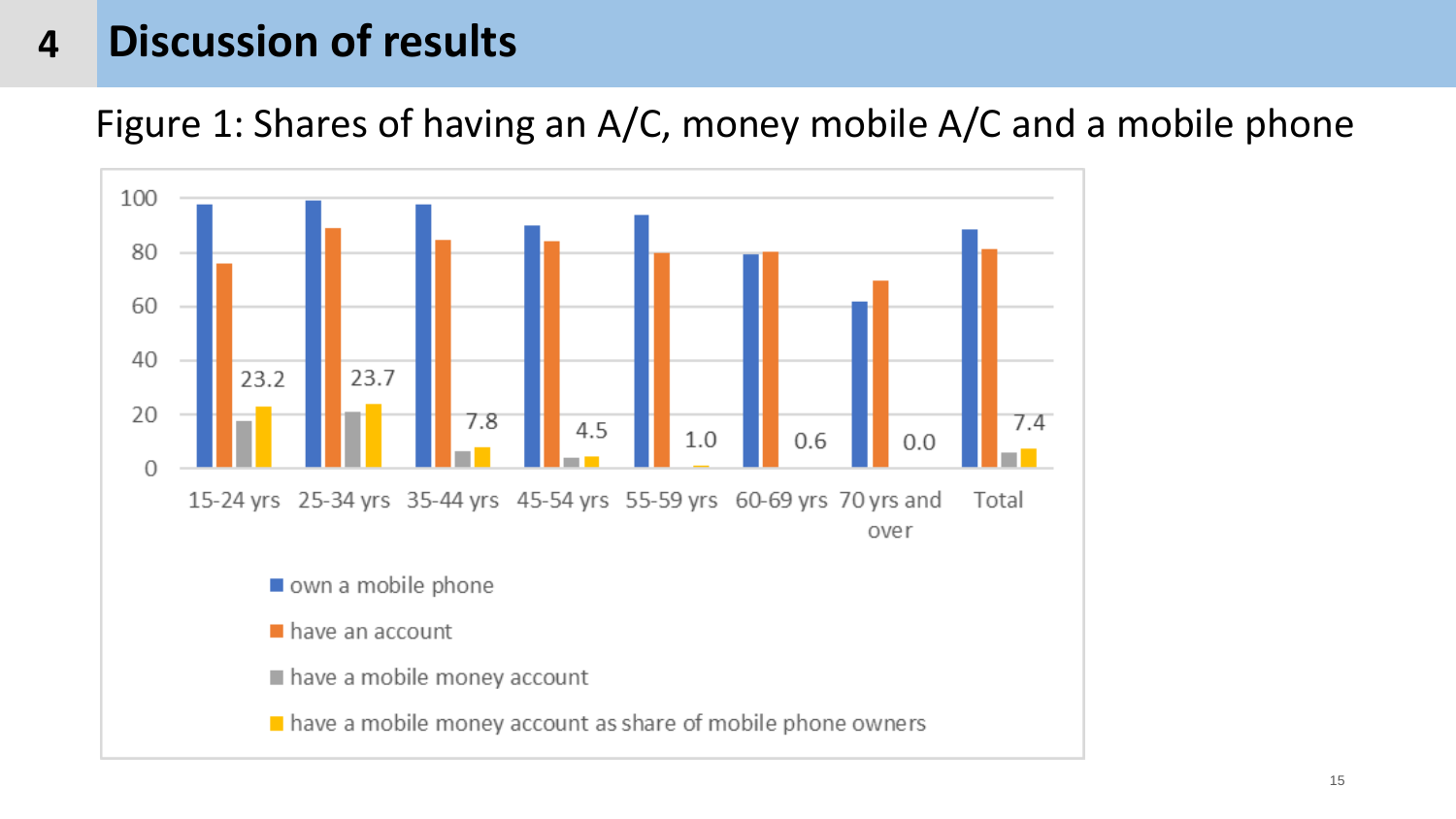- Gender and labor force participation (LFP):
	- *63% are female in the sample, but fair share of elderly in each group 29%*
	- *74% in labor force, but less older women in LF than older men, gap 20-30%*
- Education level and income level: higher shares of having mobile money AC, using internet banking*:* 
	- *2 top quintiles 40% account for +70% of all mobile money AC)*
	- *More 53% using internet banking completed secondary education, 30% tertiary*
- Mobile banking and internet banking:
- *Small share 16.8% using of mobile phones or internet to access FI account, 19.5% check account balance*
- *higher among in the labor force 18.4%, only 11.6% among non-labor force participants*
- *elder people +60 years, only 5% and 3.2% respectively, even lower 2% for non-LFP*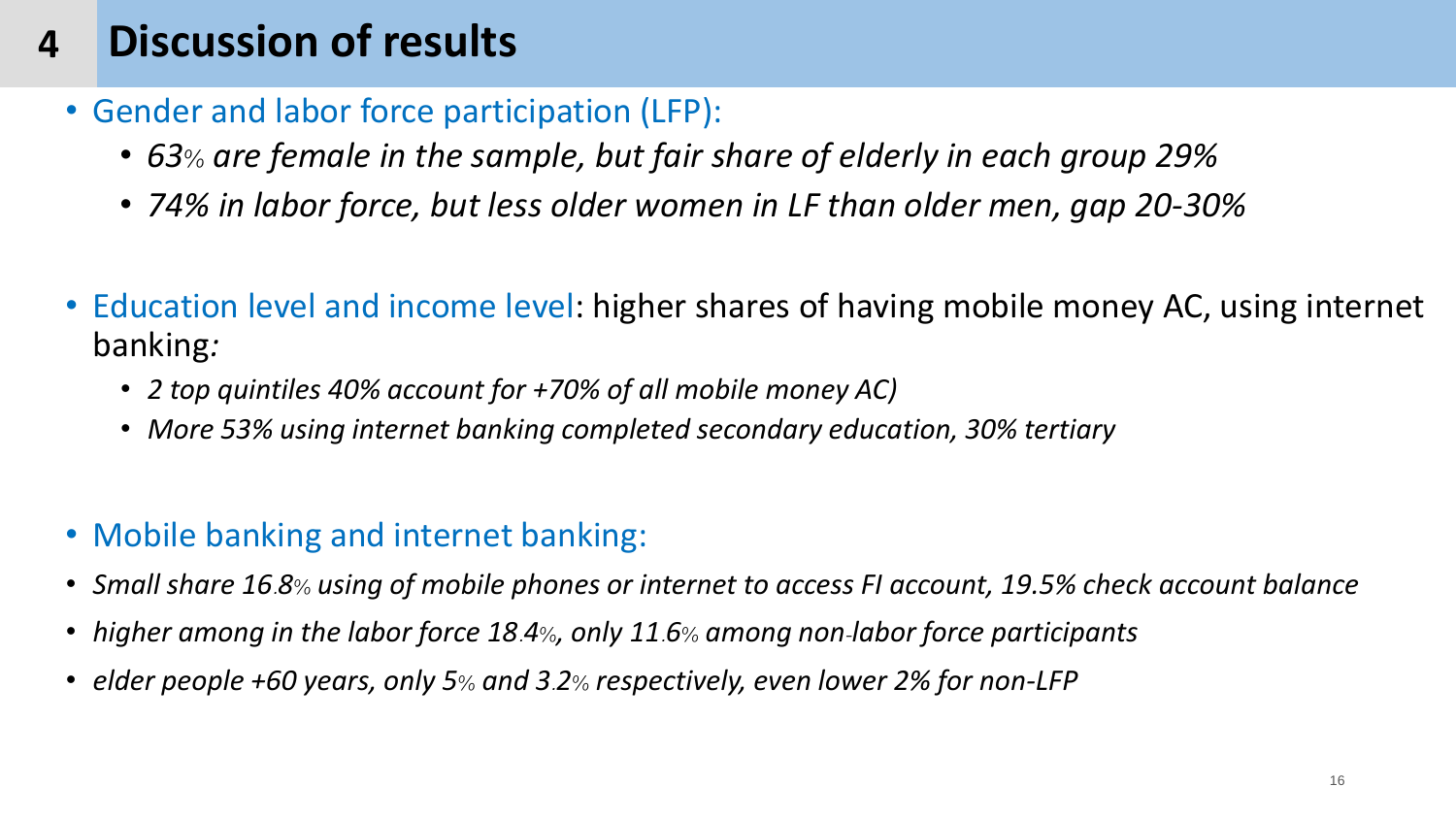# Figure 2: the use of financial transaction among the elderly in Thailand

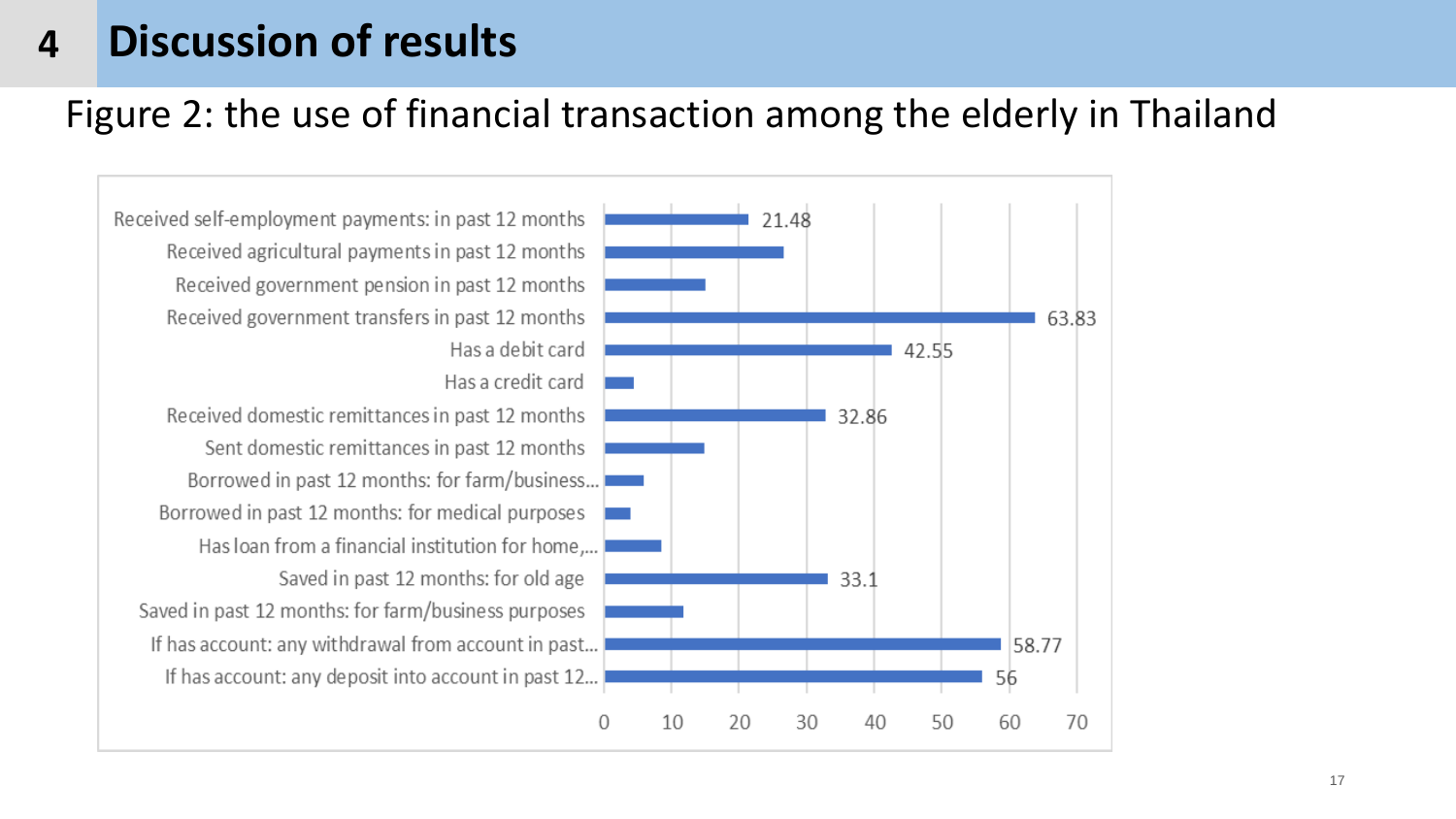### Table 2: The elderly borrowed and saved through different channels

|                           |         | <b>Channels</b> |               |            |  |  |
|---------------------------|---------|-----------------|---------------|------------|--|--|
|                           | No. of  |                 | Informal      | Family and |  |  |
|                           | elderly | Formal FIs      | Savings clubs | Friends    |  |  |
| Borrowed in the past year | 154     | 76              | 14            |            |  |  |
|                           | 36%     | 49%             | 9%            | 46%        |  |  |
| Saved in the past year    | 192     | 124             | 40            |            |  |  |
|                           | 45%     | 65%             | 21%           |            |  |  |

### Table 3: The elderly received payments with different methods

|                                   |                   | <b>Received through</b> |                  |          |  |  |  |
|-----------------------------------|-------------------|-------------------------|------------------|----------|--|--|--|
|                                   | No. of<br>elderly | Formal<br><b>FIs</b>    | Mobile<br>phones | Cash/MTO |  |  |  |
| Received government transfer      | 270               | 164                     |                  | 96       |  |  |  |
|                                   | 64%               | <u>61%</u>              | $0\%$            | 36%      |  |  |  |
| Received agricultural payments    | 113               | 28                      |                  | 82       |  |  |  |
|                                   | 27%               | 25%                     | 1%               | 73%      |  |  |  |
| Received self-employment payments | 55                | 4                       | $\overline{0}$   | 48       |  |  |  |
|                                   | 13%               | 7%                      | $0\%$            | 87%      |  |  |  |
| Received wage payments            | 76                | 25                      | $\overline{0}$   | 47       |  |  |  |
|                                   | 18%               | 33%                     | $0\%$            | 62%      |  |  |  |
| Received domestic remittances     | 139               | 86                      | 3                | 50       |  |  |  |
|                                   | 33%               | 62%                     | 2%               | 36%      |  |  |  |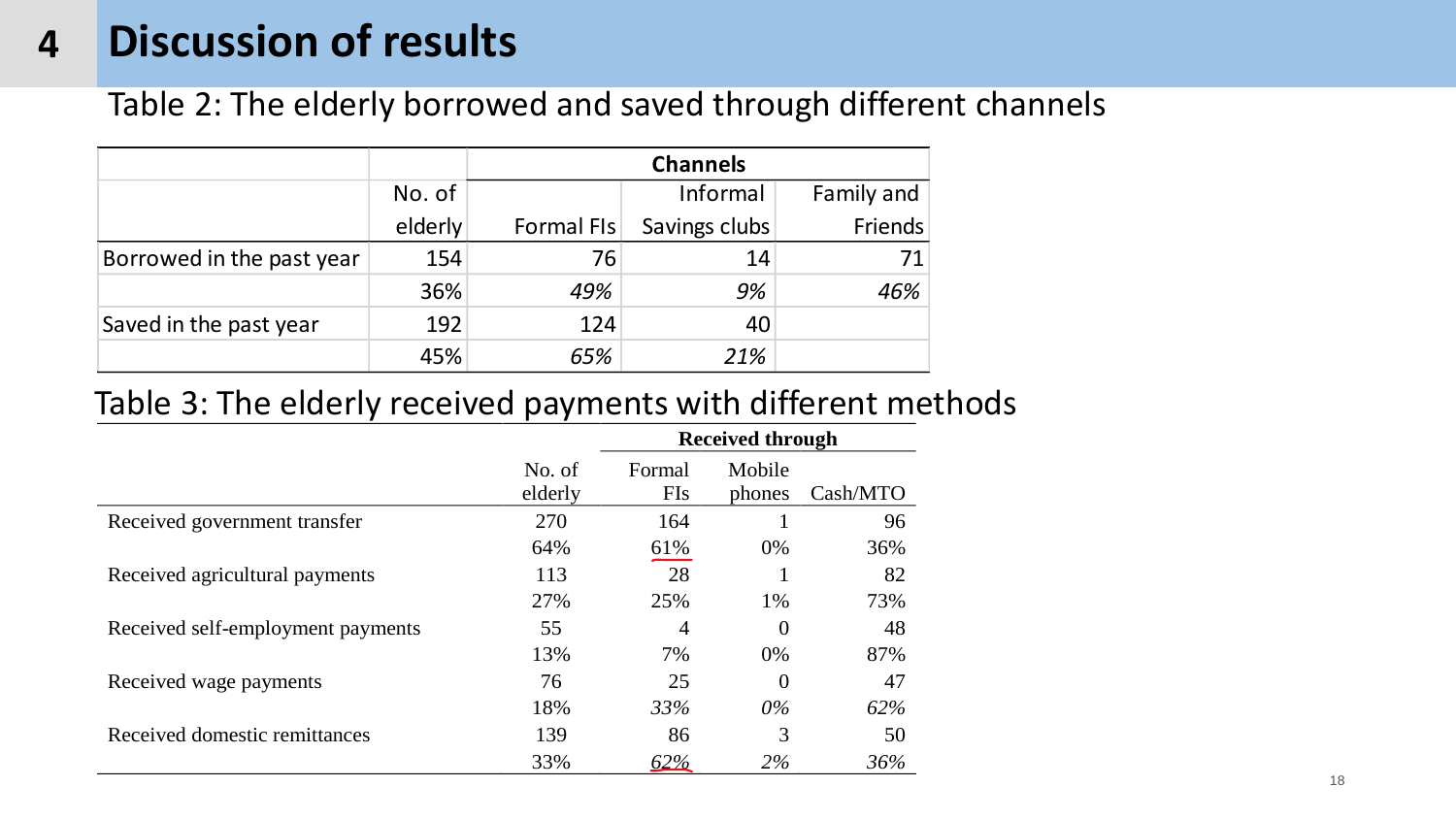### Table 3: The elderly received payments with different methods

|                                   |                   |                      | <b>Received through</b> |          |
|-----------------------------------|-------------------|----------------------|-------------------------|----------|
|                                   | No. of<br>elderly | Formal<br><b>FIs</b> | Mobile<br>phones        | Cash/MTO |
| Received government transfer      | 270               | 164                  |                         | 96       |
|                                   | 64%               | 61%                  | $0\%$                   | 36%      |
| Received agricultural payments    | 113               | 28                   |                         | 82       |
|                                   | 27%               | 25%                  | 1%                      | 73%      |
| Received self-employment payments | 55                | $\overline{4}$       | $\overline{0}$          | 48       |
|                                   | 13%               | 7%                   | $0\%$                   | 87%      |
| Received wage payments            | 76                | 25                   | $\theta$                | 47       |
|                                   | 18%               | 33%                  | $0\%$                   | 62%      |
| Received domestic remittances     | 139               | 86                   | 3                       | 50       |
|                                   | 33%               | 62%                  | 2%                      | 36%      |

### Table 4: The elderly made payments with different methods

|                           |                | Sent/paid through |                        |     |  |  |
|---------------------------|----------------|-------------------|------------------------|-----|--|--|
|                           | No. of elderly | Formal FIs        | Mobile phones Cash/MTO |     |  |  |
| Paid utility bills        | 369            | 22                |                        | 344 |  |  |
|                           | 87%            | 6%                | 0%                     | 93% |  |  |
| Sent domestic remittances | 63             | 46                |                        | 16  |  |  |
|                           | 15%            | 73%               | 2%                     | 25% |  |  |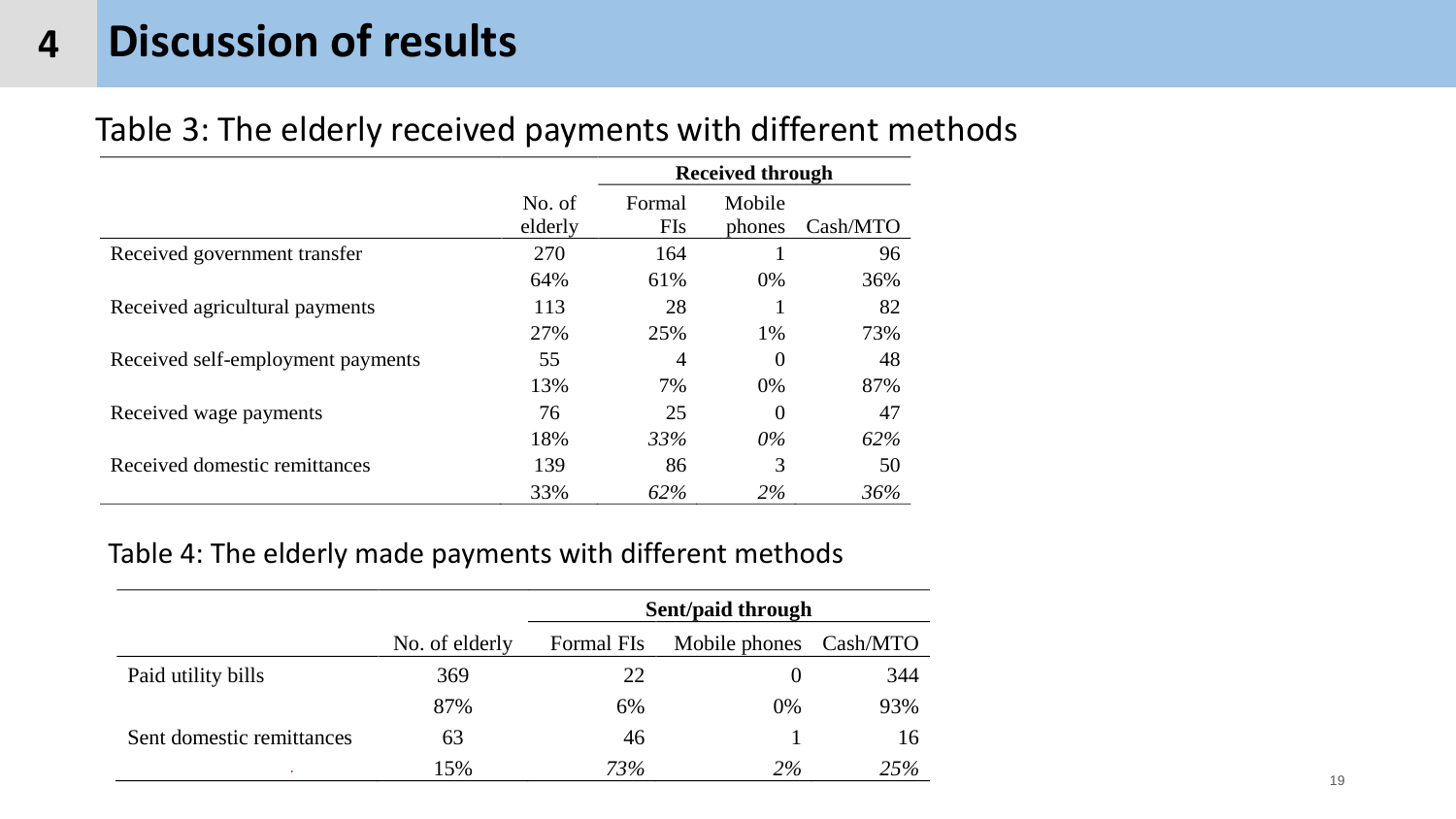# **4.2 Calculation of Financial Inclusion scores**

### Table 5: Financial Inclusion Score by different categories

|                              |      |      |          |                  |                | Quantiles      |                          |                          |
|------------------------------|------|------|----------|------------------|----------------|----------------|--------------------------|--------------------------|
|                              |      |      |          |                  | 25th           |                | 75th                     |                          |
| Categories                   | Obs  | Mean | Std.Dev. | Min              | per            | Median         | per                      | Max                      |
| By gender                    |      |      |          |                  |                |                |                          |                          |
| Male                         | 368  | 2.56 | 1.29     | $\overline{0}$   | $\overline{2}$ | 3              | $\overline{4}$           | 5                        |
| Female                       | 632  | 2.47 | 1.34     | $\mathbf{0}$     | $\overline{2}$ | 3              | 3                        | 5                        |
| By education level           |      |      |          |                  |                |                |                          |                          |
| completed primary or less    | 594  | 2.21 | 1.28     | $\theta$         | 1              | $\overline{2}$ | 3                        | 5                        |
| secondary                    | 328  | 2.82 | 1.29     | $\overline{0}$   | $\overline{2}$ | 3              | $\overline{4}$           | 5                        |
| completed tertiary or more   | 76   | 3.45 | 0.97     | $\overline{0}$   | 3              | $\overline{4}$ | $\overline{4}$           | 5                        |
| By income quintile           |      |      |          |                  |                |                |                          |                          |
| poorest 20%                  | 199  | 1.99 | 1.27     | $\theta$         | 1              | $\overline{2}$ | 3                        | 5                        |
| second 20%                   | 202  | 2.39 | 1.24     | $\theta$         | $\overline{2}$ | $\overline{2}$ | 3                        | 5                        |
| middle 20%                   | 186  | 2.47 | 1.38     | $\Omega$         | 1              | 3              | 4                        | 5                        |
| forth 20%                    | 191  | 2.63 | 1.36     | $\overline{0}$   | $\overline{2}$ | 3              | 4                        | 5                        |
| richest 20%                  | 222  | 2.99 | 1.17     | $\theta$         | $\overline{2}$ | 3              | 4                        | 5                        |
| By labor force participation |      |      |          |                  |                |                |                          |                          |
| out of workforce             | 263  | 1.94 | 1.24     | $\mathbf{0}$     | 1              | $\overline{2}$ | 3                        | 5                        |
| in workforce                 | 737  | 2.7  | 1.29     | $\theta$         | $\overline{2}$ | 3              | $\overline{4}$           | 5                        |
| By age group                 |      |      |          |                  |                |                |                          |                          |
| $15-24$ yrs                  | 91   | 2.64 | 1.4      | $\theta$         | $\overline{2}$ | 3              | $\overline{\mathcal{A}}$ | 5                        |
| 25-34 yrs                    | 109  | 3.15 | 1.22     | $\theta$         | $\overline{2}$ | 3              | 4                        | 5                        |
| 35-44 yrs                    | 167  | 2.8  | 1.25     | $\overline{0}$   | $\overline{2}$ | 3              | $\overline{4}$           | 5                        |
| 45-54 yrs                    | 210  | 2.68 | 1.26     | $\theta$         | $\overline{2}$ | 3              | $\overline{4}$           | 5                        |
| 55-59 yrs                    | 128  | 2.38 | 1.38     | $\mathbf{0}$     | $\mathbf{1}$   | $\overline{2}$ | 3                        | 5                        |
| 60-69 yrs                    | 196  | 2.11 | 1.24     | $\overline{0}$   | $\mathbf{1}$   | $\overline{2}$ | 3                        | 5                        |
| 70 yrs and over              | 99   | 1.74 | 1.12     | $\boldsymbol{0}$ | $\mathbf{1}$   | $\overline{c}$ | 3                        | $\overline{\mathcal{A}}$ |
| Overall                      | 1000 | 2.5  | 1.32     | $\bf{0}$         | $\overline{2}$ | 3              | $\overline{\mathbf{3}}$  | 5                        |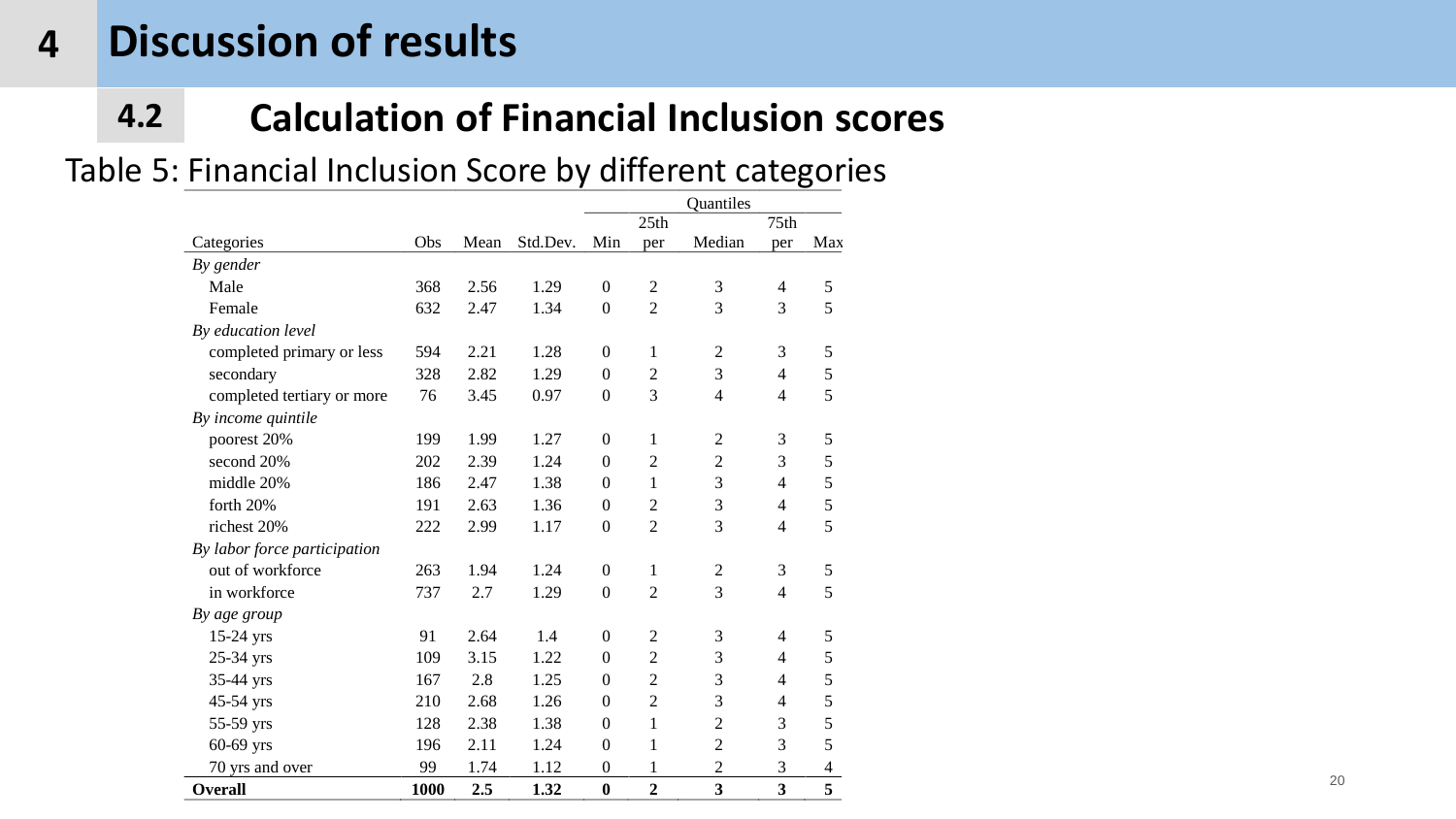

### Figure 3: Correlation between FI Score & Age Figure 4: Distribution of the FI z-score

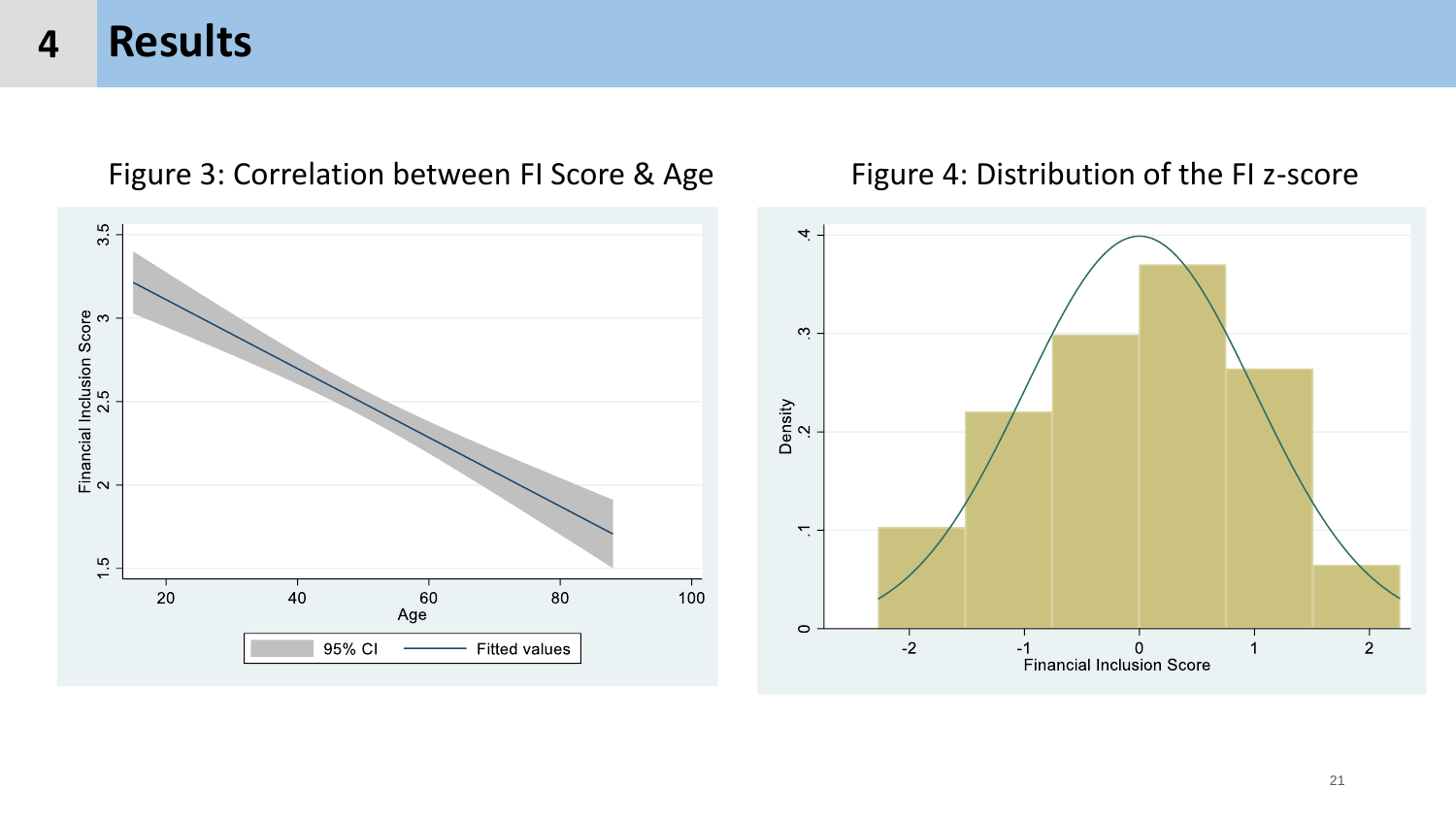# **4.3 Econometrics analysis of FI score determinants**

### **Table 6: Determinants of Financial Inclusion score – basic model**

|                                                             | Model 1    | Model 2    | Model 3    | Model 4    |
|-------------------------------------------------------------|------------|------------|------------|------------|
| Gender (Female as reference)                                |            |            |            |            |
| Male                                                        | 0.0262     | 0.0165     | 0.0258     | 0.0244     |
|                                                             | (0.0617)   | (0.0616)   | (0.0615)   | (0.0615)   |
| Education level (primary or less as reference)              |            |            |            |            |
| Secondary                                                   | $0.216***$ | $0.223***$ | $0.248***$ | $0.226***$ |
|                                                             | (0.0790)   | (0.0818)   | (0.0710)   | (0.0733)   |
| Tertiary or higher                                          | $0.593***$ | $0.622***$ | $0.635***$ | $0.615***$ |
|                                                             | (0.127)    | (0.129)    | (0.122)    | (0.123)    |
| Income quintile (poorest group as reference)                |            |            |            |            |
| second quintile                                             | $0.175*$   | 0.150      | 0.149      | $0.168*$   |
|                                                             | (0.0933)   | (0.0937)   | (0.0937)   | (0.0931)   |
| middle                                                      | $0.178*$   | 0.137      | 0.136      | $0.164*$   |
|                                                             | (0.0961)   | (0.0974)   | (0.0970)   | (0.0960)   |
| forth quintile                                              | $0.249***$ | $0.213**$  | $0.210**$  | $0.233**$  |
|                                                             | (0.0966)   | (0.0979)   | (0.0977)   | (0.0967)   |
| richest                                                     | $0.393***$ | $0.351***$ | $0.362***$ | $0.371***$ |
|                                                             | (0.0982)   | (0.0990)   | (0.0987)   | (0.0984)   |
| Labor force participation (out of labor force as reference) |            |            |            |            |
| in the work force                                           | $0.434***$ | $0.383***$ | $0.415***$ | $0.424***$ |
|                                                             | (0.0688)   | (0.0713)   | (0.0692)   | (0.0687)   |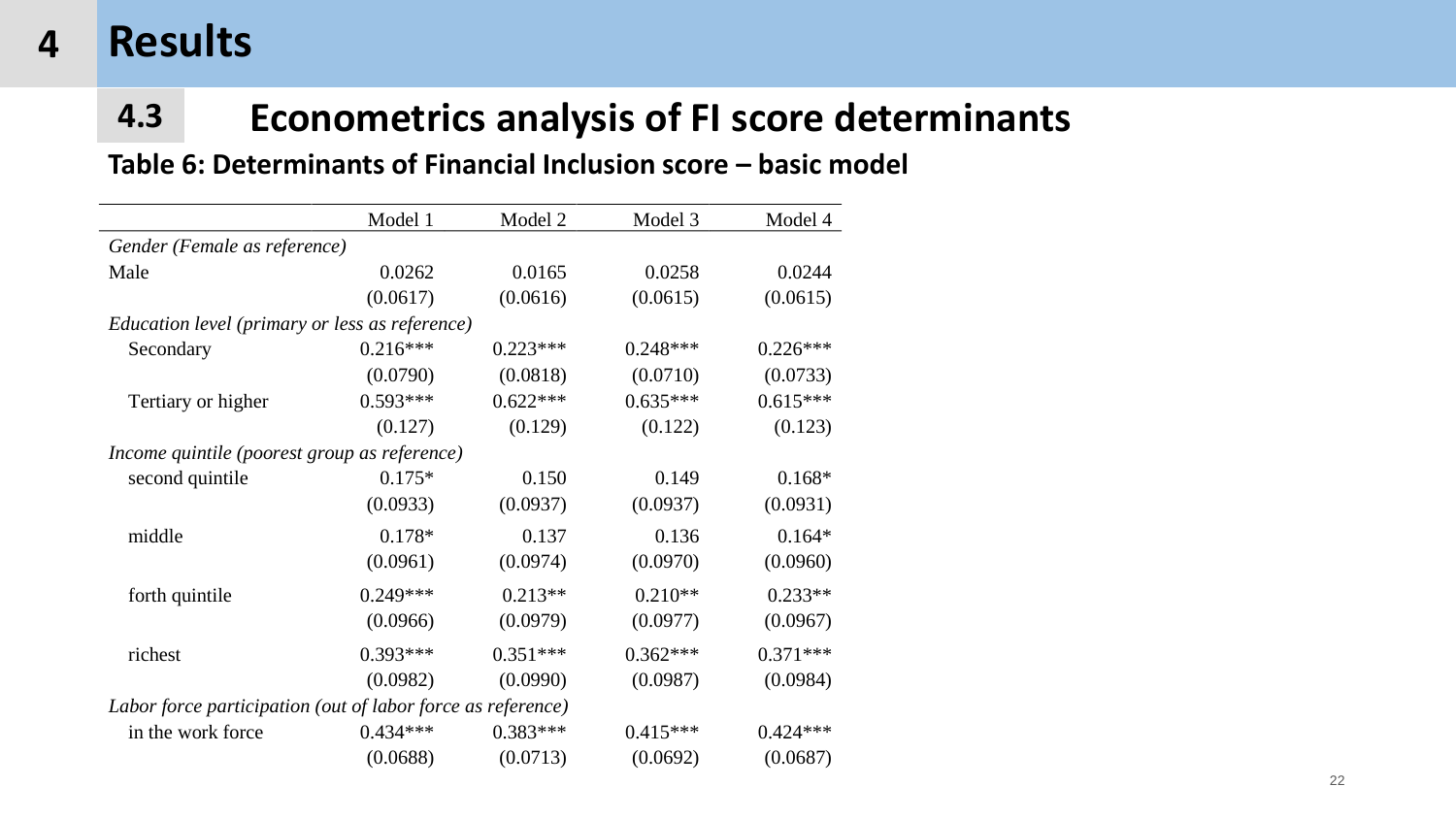# **4.3 Econometrics analysis of FI score determinants**

**Table 6: Determinants of Financial Inclusion score – basic model (cont.)**

|                                                   | Model 1       | Model 2     | Model 3                          | Model 4     |
|---------------------------------------------------|---------------|-------------|----------------------------------|-------------|
| Age                                               | $-0.00613***$ |             |                                  |             |
|                                                   | (0.00224)     |             |                                  |             |
| Age group (young group 15-24yrs old as reference) |               |             |                                  |             |
| agegroup2 (25-34 yrs)                             |               | 0.218       |                                  |             |
|                                                   |               | (0.133)     |                                  |             |
| agegroup3 (35-44 yrs)                             |               | 0.0414      |                                  |             |
|                                                   |               | (0.122)     |                                  |             |
| agegroup4 (45-54 yrs)                             |               | 0.134       |                                  |             |
|                                                   |               | (0.124)     |                                  |             |
| agegroup5 (55-59 yrs)                             |               | $-0.0430$   |                                  |             |
|                                                   |               | (0.135)     |                                  |             |
| agegroup6 (60-69 yrs)                             |               | $-0.152$    |                                  |             |
|                                                   |               | (0.129)     |                                  |             |
| agegroup7 (70 yrs and over)                       |               | $-0.287**$  |                                  |             |
|                                                   |               | (0.146)     |                                  |             |
| aging <sub>60</sub>                               |               |             | $-0.254***$                      |             |
|                                                   |               |             | (0.0729)                         |             |
| aging 55                                          |               |             |                                  | $-0.240***$ |
|                                                   |               |             |                                  | (0.0684)    |
| $_{\rm cons}$                                     | $-0.352**$    | $-0.582***$ | $-0.551***$                      | $-0.537***$ |
|                                                   | (0.169)       | (0.141)     | (0.105)                          | (0.107)     |
| R-square                                          | 0.155         | 0.165       | 0.159                            | 0.159       |
| No. of observations                               | 998           | 998         | 998                              | 998         |
| t statistics in parentheses                       |               |             | * p<0.05, ** p<0.01, *** p<0.001 |             |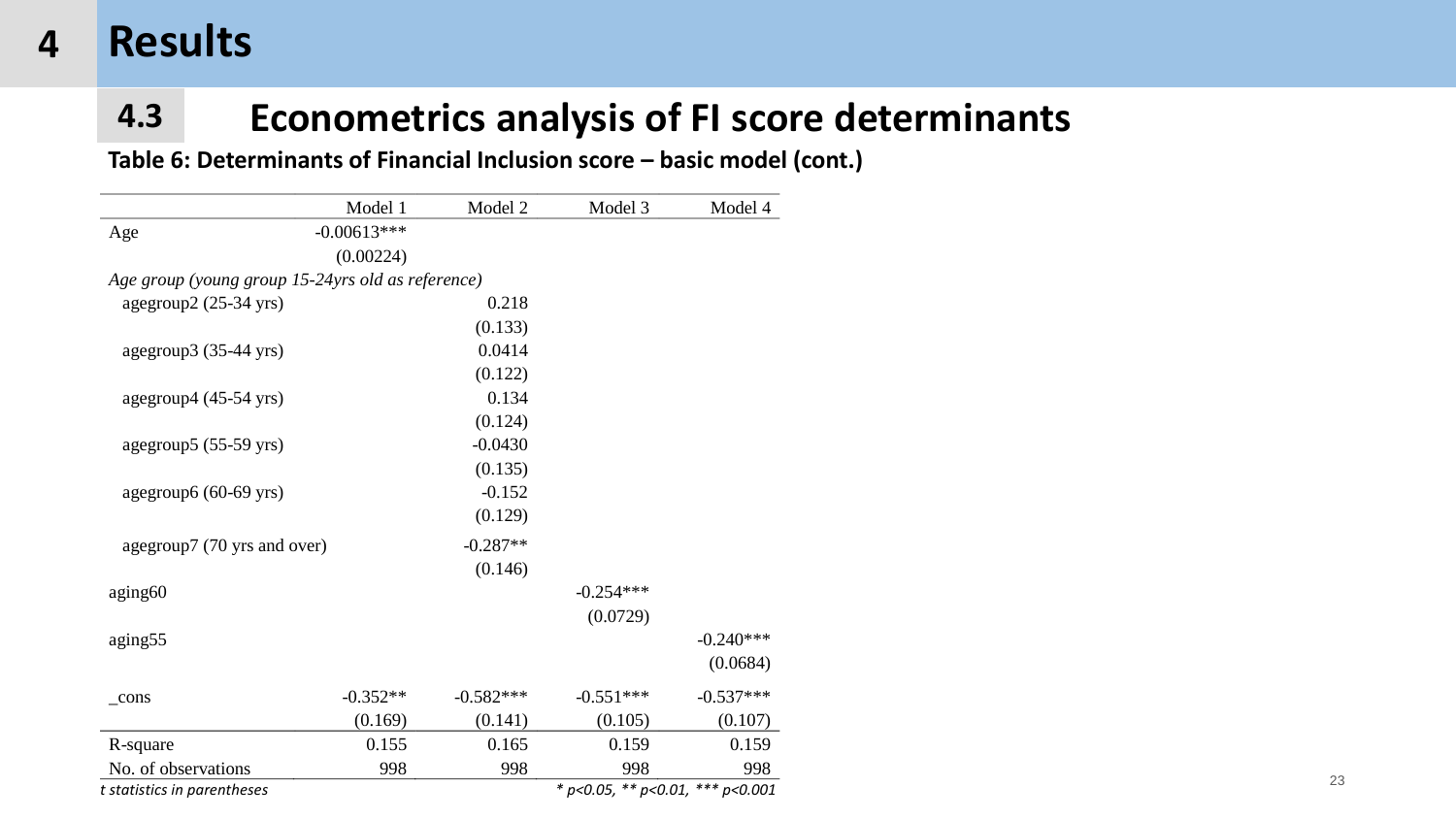#### Table 7: Effects of mobile phones and mobile money accounts on financial inclusion - extended model

|                                                             | Model 5    | Model 6    | Model 7    | Model 8    |
|-------------------------------------------------------------|------------|------------|------------|------------|
| Gender (Female as reference)                                |            |            |            |            |
| Male                                                        | 0.0292     | 0.0328     | 0.0356     | 0.0362     |
|                                                             | (0.0605)   | (0.0611)   | (0.0601)   | (0.0602)   |
| Education level (primary or less as reference)              |            |            |            |            |
| Secondary edu                                               | $0.219***$ | $0.199***$ | $0.171**$  | $0.171**$  |
|                                                             | (0.0703)   | (0.0717)   | (0.0709)   | (0.0709)   |
| Tertiary edu or                                             |            |            |            |            |
| higher                                                      | $0.639***$ | $0.554***$ | $0.558***$ | $0.562***$ |
|                                                             | (0.121)    | (0.123)    | (0.122)    | (0.123)    |
| Income quintile (poorest group as reference)                |            |            |            |            |
| second quintile                                             | 0.142      | $0.160*$   | $0.154*$   | $0.155*$   |
|                                                             | (0.0923)   | (0.0931)   | (0.0917)   | (0.0919)   |
| middle                                                      | 0.115      | 0.138      | 0.117      | 0.117      |
|                                                             | (0.0961)   | (0.0963)   | (0.0954)   | (0.0954)   |
| forth quintile                                              | $0.200**$  | $0.202**$  | $0.193**$  | $0.193**$  |
|                                                             | (0.0964)   | (0.0970)   | (0.0957)   | (0.0958)   |
| richest                                                     | $0.339***$ | $0.353***$ | $0.331***$ | $0.330***$ |
|                                                             | (0.0978)   | (0.0981)   | (0.0972)   | (0.0973)   |
| Labor force participation (out of labor force as reference) |            |            |            |            |
| in the work force                                           | $0.394***$ | $0.407***$ | $0.386***$ | $0.387***$ |
|                                                             | (0.0683)   | (0.0687)   | (0.0679)   | (0.0679)   |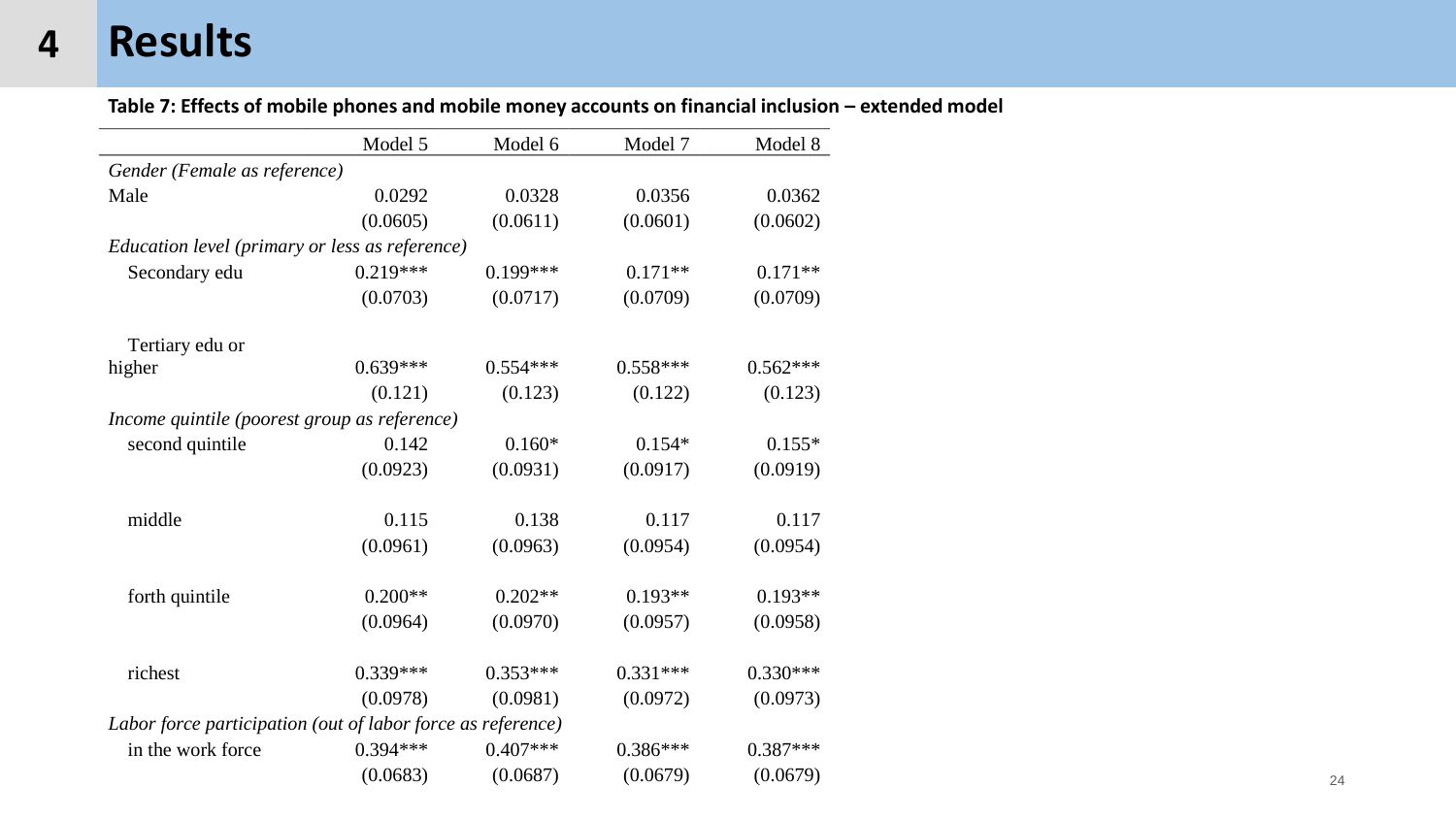**Table 7: Effects of mobile phones and mobile money accounts on financial inclusion – extended model (cont.)**

|                                                                 | Model 5     | Model 6     | Model 7     | Model 8     |  |  |
|-----------------------------------------------------------------|-------------|-------------|-------------|-------------|--|--|
|                                                                 |             |             |             |             |  |  |
| aging 60                                                        | $-0.169**$  | $-0.241***$ | $-0.156**$  | $-0.157**$  |  |  |
|                                                                 | (0.0741)    | (0.0725)    | (0.0737)    | (0.0738)    |  |  |
| mobile phone                                                    | $0.469***$  |             | $0.470***$  | $0.466***$  |  |  |
|                                                                 | (0.0992)    |             | (0.0985)    | (0.0991)    |  |  |
| mobile money $A/C$                                              |             | $0.489***$  | $0.482***$  | 0.198       |  |  |
|                                                                 |             | (0.127)     | (0.125)     | (0.914)     |  |  |
| mobile*A/C interaction                                          |             |             |             | 0.288       |  |  |
|                                                                 |             |             |             | (0.920)     |  |  |
| $_{\rm cons}$                                                   | $-0.956***$ | $-0.560***$ | $-0.965***$ | $-0.963***$ |  |  |
|                                                                 | (0.136)     | (0.105)     | (0.135)     | (0.135)     |  |  |
| R-square                                                        | 0.180       | 0.171       | 0.192       | 0.192       |  |  |
| No. of observations                                             | 991         | 998         | 991         | 991         |  |  |
| * p<0.05, ** p<0.01, *** p<0.001<br>t statistics in parentheses |             |             |             |             |  |  |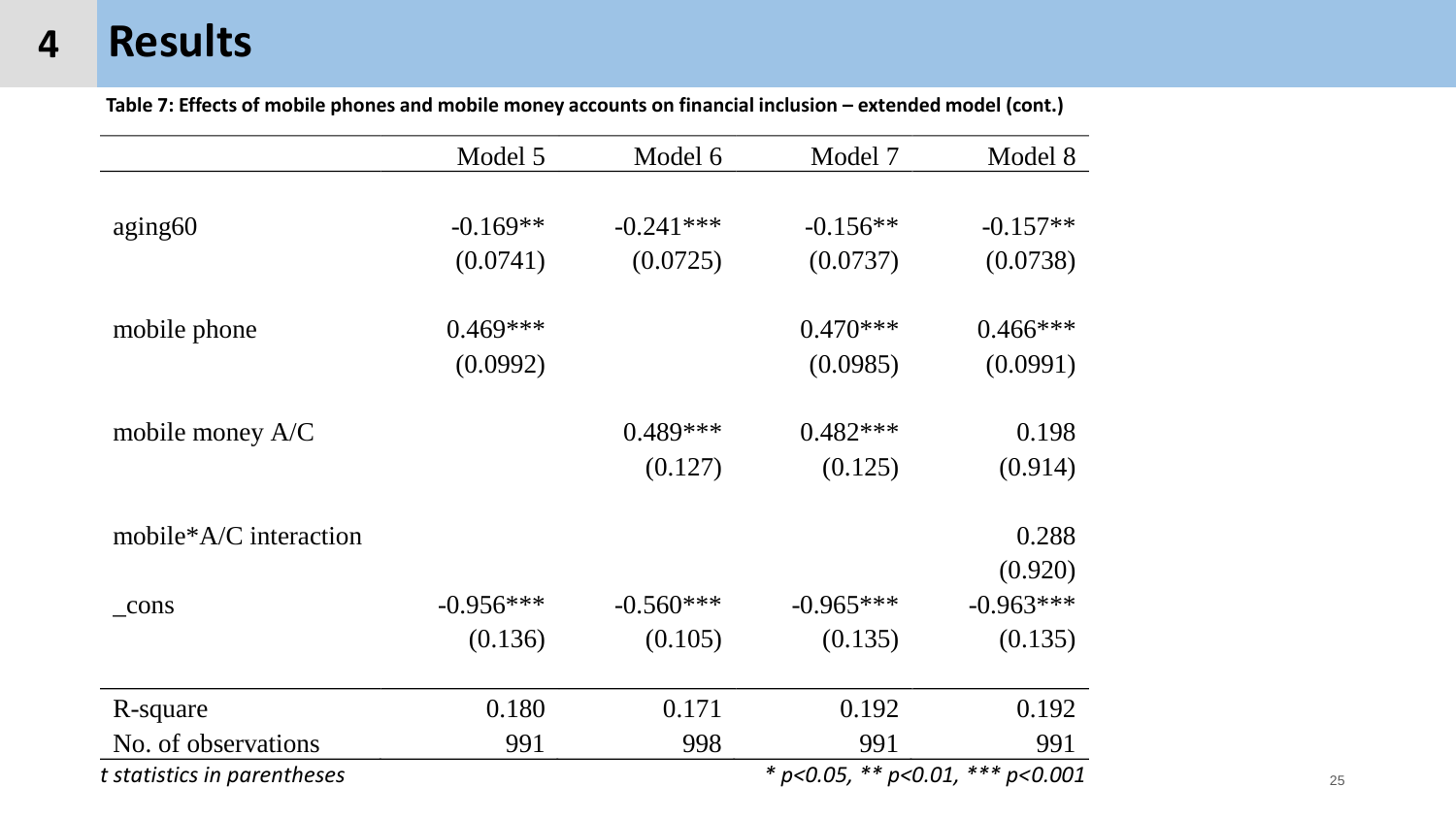#### **Result verification with Thai HH survey data on ICT use**

**Internet use, mobile phones, digital banking among Thai elderly (HH survey on ICT use 2016)**

**Figure 5: Shares of internet users and Internet or mobile banking use by age group**



 $\blacksquare$  Use internet  $\blacksquare$  Use internet/mobile banking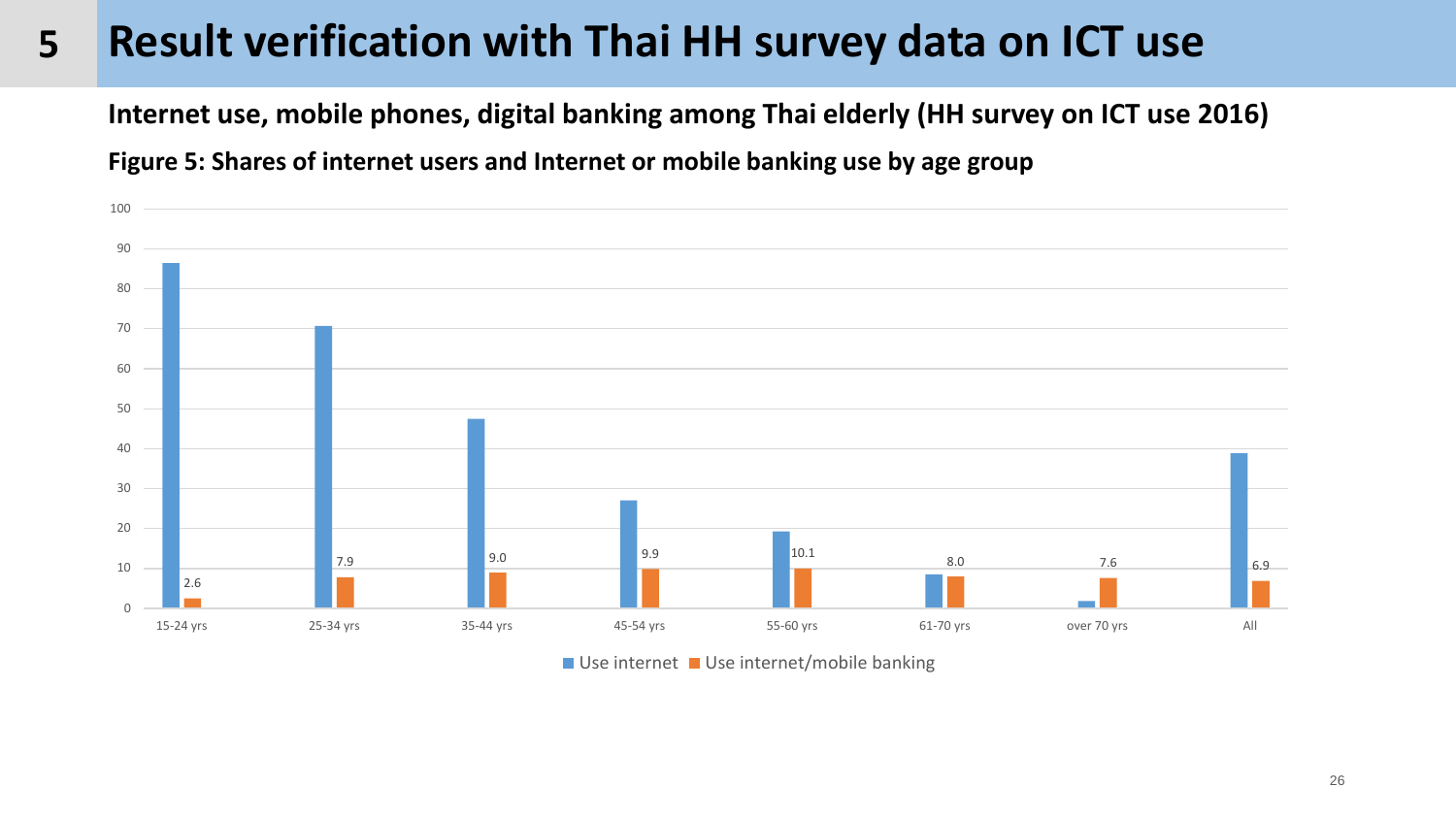| age group    | diff (men vs. women)   | <b>se</b> | $\mathbf{z}$ | p-value | N     |
|--------------|------------------------|-----------|--------------|---------|-------|
| 55-59        | $-0.042$               | 0.007     | $-5.69$      | 0.000   | 12939 |
| 60-69        | $-0.042$               | 0.005     | $-7.97$      | 0.000   | 21583 |
| 70 & over    | $-0.029$               | 0.005     | $-5.97$      | 0.000   | 17856 |
| all 3 groups | $-0.041$               | 0.003     | $-12.40$     | 0.000   | 52378 |
| age group    | diff (urban vs. rural) | <b>se</b> | ${\bf z}$    | p-value | N     |
| 55-59        | $-0.066$               | 0.007     | $-8.99$      | 0.000   | 12939 |
| 60-69        | $-0.067$               | 0.005     | $-12.87$     | 0.000   | 21583 |
| 70 & over    | $-0.024$               | 0.005     | $-5.00$      | 0.000   | 17856 |
| all 3 groups | $-0.041$               | 0.003     | $-12.40$     | 0.000   | 52378 |

### **Table 10: Internet using experience by age group**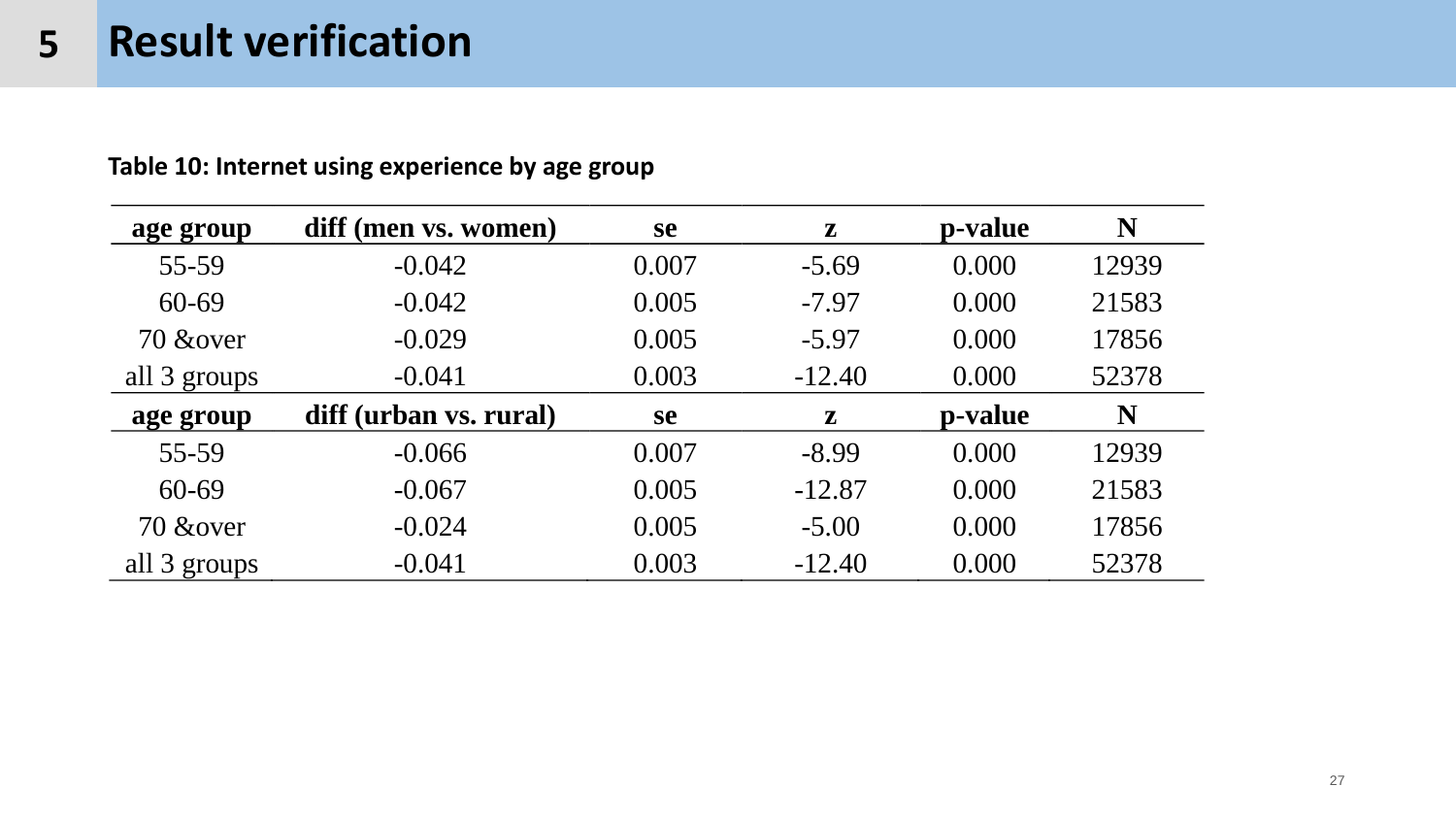### **Table 11: The use of internet in different places**

| <b>Place</b>                 | <b>All</b> | <b>55-60 years</b> | <b>61-70 years</b> | over 70 years |  |
|------------------------------|------------|--------------------|--------------------|---------------|--|
| 1. home                      | 68.9%      | 73.7%              | 75.8%              | 71.3%         |  |
| 2. work                      | 37.3%      | 57.0%              | 17.8%              | 11.7%         |  |
| 3. school                    | 17.8%      | 4.2%               | 0.9%               | 1.5%          |  |
| 4. Internet shop             | 7.8%       | 1.0%               | 1.0%               | 3.5%          |  |
| 5. ICT community centre      | 3.7%       | 2.7%               | 2.8%               | 5.0%          |  |
| 6. other's house             | 20.7%      | 14.5%              | 13.1%              | 12.9%         |  |
| 7. public place              | 3.9%       | 3.3%               | 2.6%               | 2.3%          |  |
| 8. any place (mobile device) | 89.2%      | 87.8%              | 84.4%              | 78.9%         |  |
| 9. other                     | $0.2\%$    | 0.3%               | $0.4\%$            | 2.3%          |  |
| Min                          |            |                    |                    |               |  |
| Max                          | 9          | 9                  | 9                  | 6             |  |
| Average                      | 2.53       | 2.48               | 2.01               | 1.92          |  |
| No. of obs                   | 66,738     | 3,102              | 2,032              | 341           |  |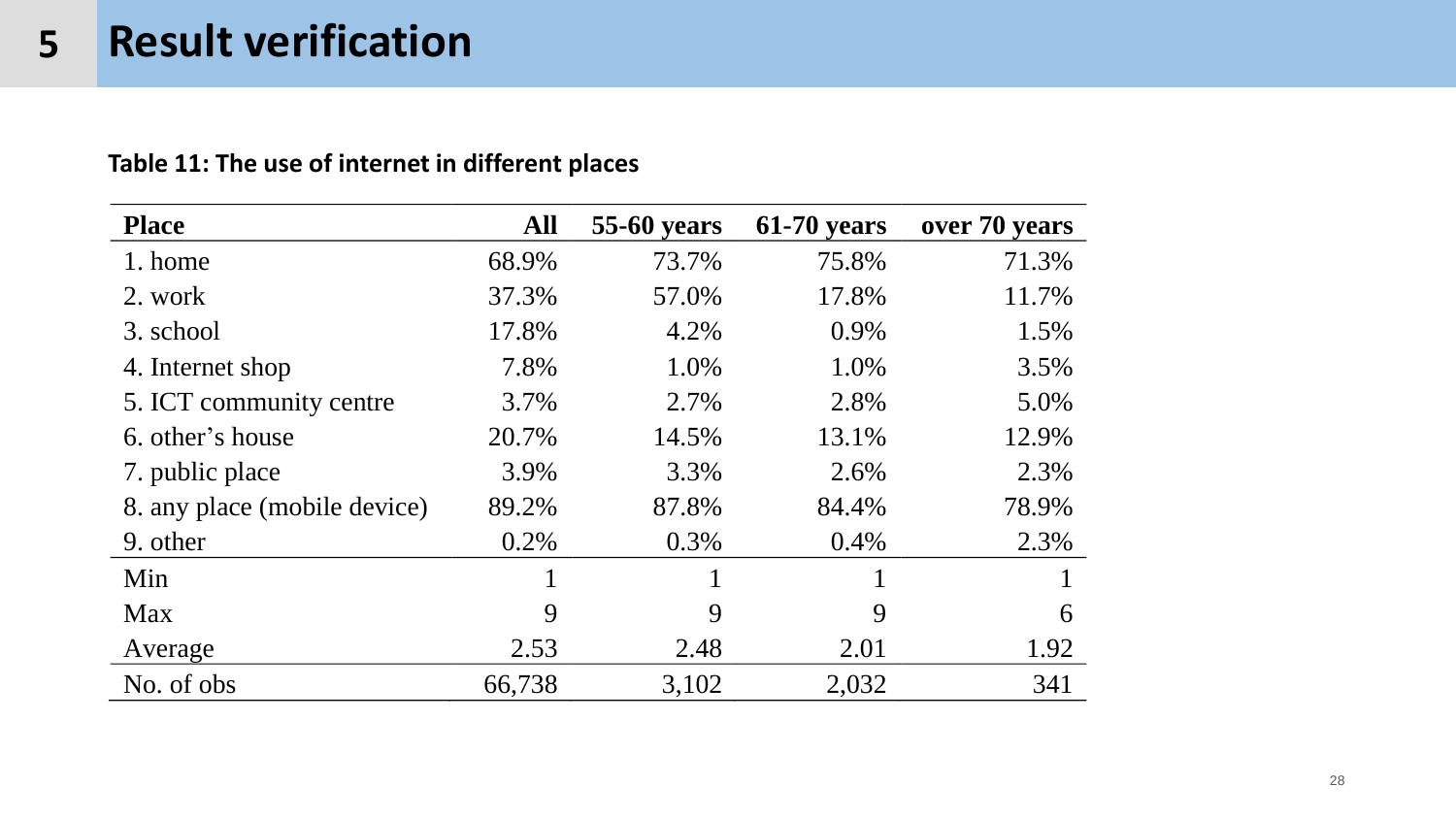### **Table 12: Reasons for not using the Internet**

| <b>Reason</b>                     | 55-59  | 60-69  | $70+$  | All $50+$ |
|-----------------------------------|--------|--------|--------|-----------|
| 2. not necessary                  | 75.0   | 70.8   | 60.3   | 65.6      |
| 3. expensive device               | 3.3    | 2.5    | 0.9    | 1.7       |
| 4. expensive service              | 0.8    | 0.6    | 0.2    | 0.4       |
| 5. don't know how to use          | 11.7   | 19.1   | 35.7   | 27.3      |
| 6. no network                     | 0.4    | 0.4    | 0.1    | 0.2       |
| 7. poor signal                    | 0.1    | 0.1    | 0.0    | 0.1       |
| 8. other                          | 8.6    | 6.5    | 2.8    | 4.8       |
|                                   | 100    | 100    | 100    | 100       |
| No. of elder with no mobile phone | 2,504  | 6,455  | 10,931 | 19,890    |
| No. of elder                      | 16,041 | 23,615 | 18,197 | 57,853    |
| <b>Share</b>                      | 15.6%  | 27.3%  | 60.1%  | 34.4%     |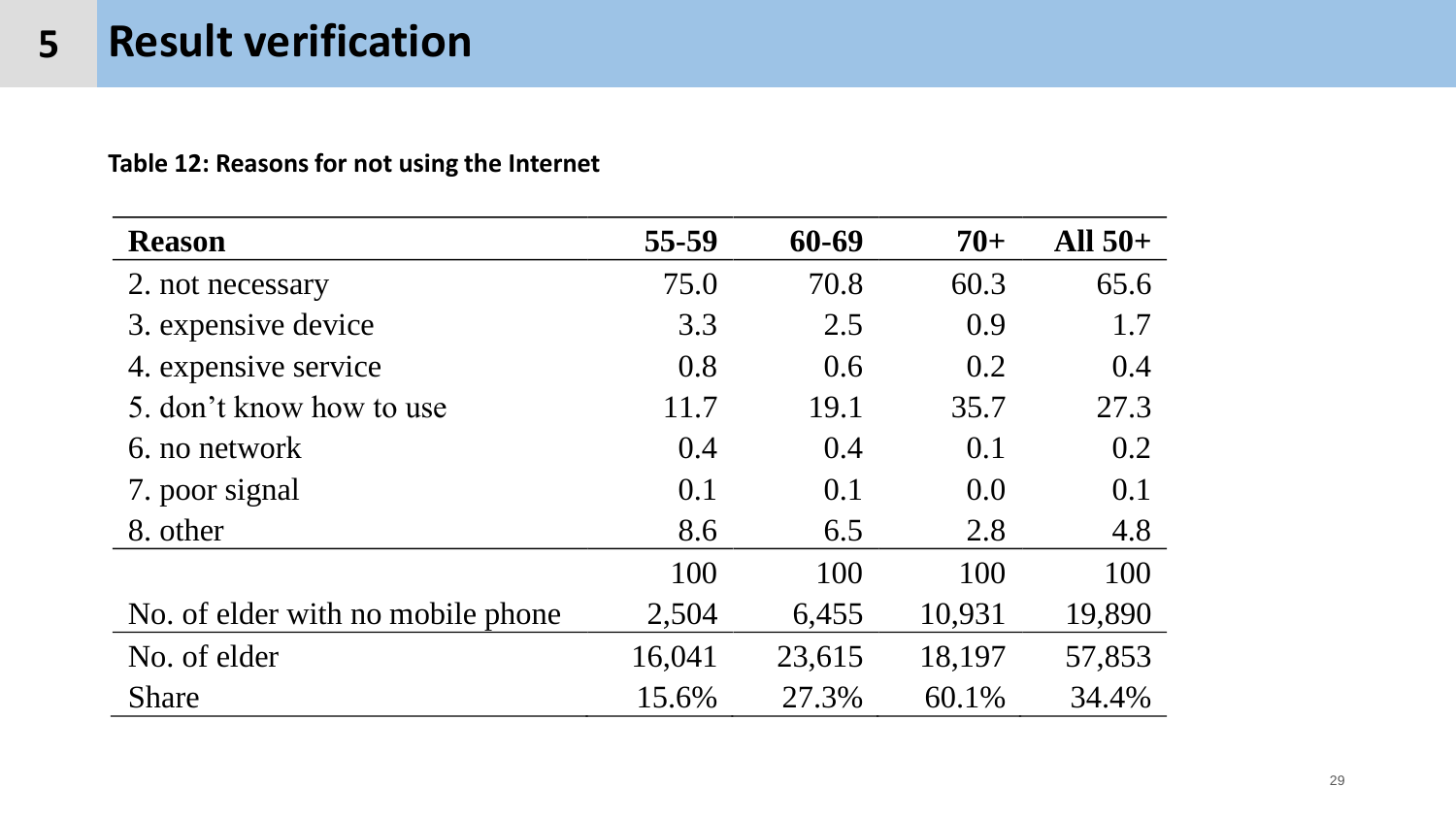| . .                         |          |          |          |           |            |
|-----------------------------|----------|----------|----------|-----------|------------|
| <b>Type of mobile phone</b> | 55-59    | 60-69    | $70+$    | All $55+$ | <b>ALL</b> |
| feature phone               | 11,857   | 20,102   | 17,205   | 49,164    | 64,301     |
|                             | 18.4%    | 31.3%    | 26.8%    | 76.5%     |            |
| Smart phone                 | 6,914    | 10,104   | 11,962   | 28,980    | 76,152     |
|                             | $9.1\%$  | $13.3\%$ | $15.7\%$ | 38.1%     |            |
| <b>Both</b>                 | 226      | 136      | 39       | 401       | 2,166      |
|                             | $10.4\%$ | $6.3\%$  | $1.8\%$  | 18.5%     |            |

**Table 13: Types of mobile phone owned by Thai elderly** 

#### **Other tables on:**

### **most regular payment methods for online and offline shopping channels**

- online shopping: mobile banking users account for over 90%; conventional methods of payments are more dominant among non-users
- offline shopping: negligible the difference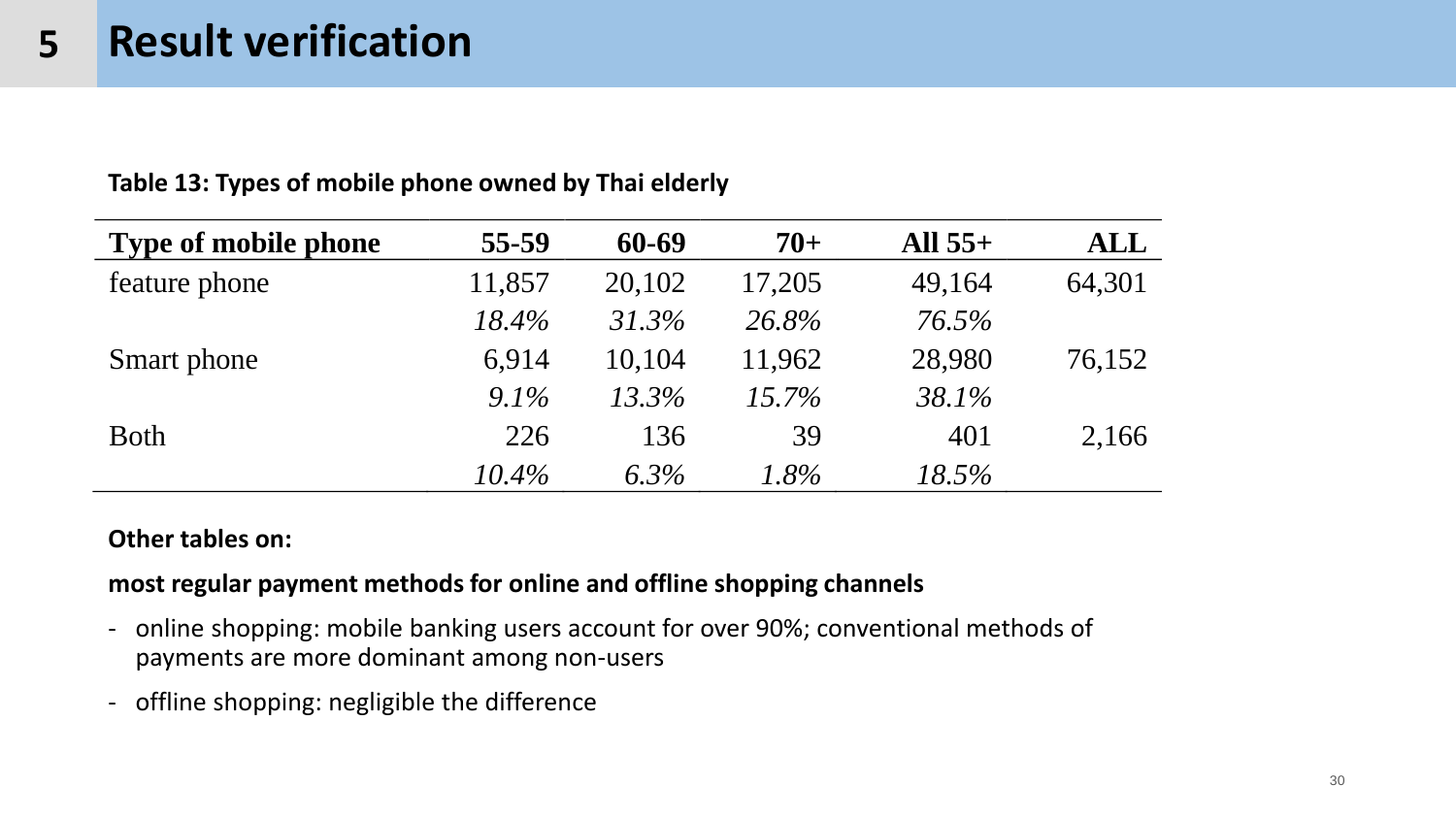#### **Concluding remarks 6**

- progress in financial inclusion in Thailand, elderly is a group of concerns
- among those non-account holders, more than half are the elderly +55 yrs
- level of digital financial inclusion is still low 7%
- share of using mobile phones and internet access (5% and 3.2% respectively)
- The older the users, the lower their FI scores  $\rightarrow$  negative effects
- strong correlation: labor force participation, mobile phones, mobile money accounts and FI scores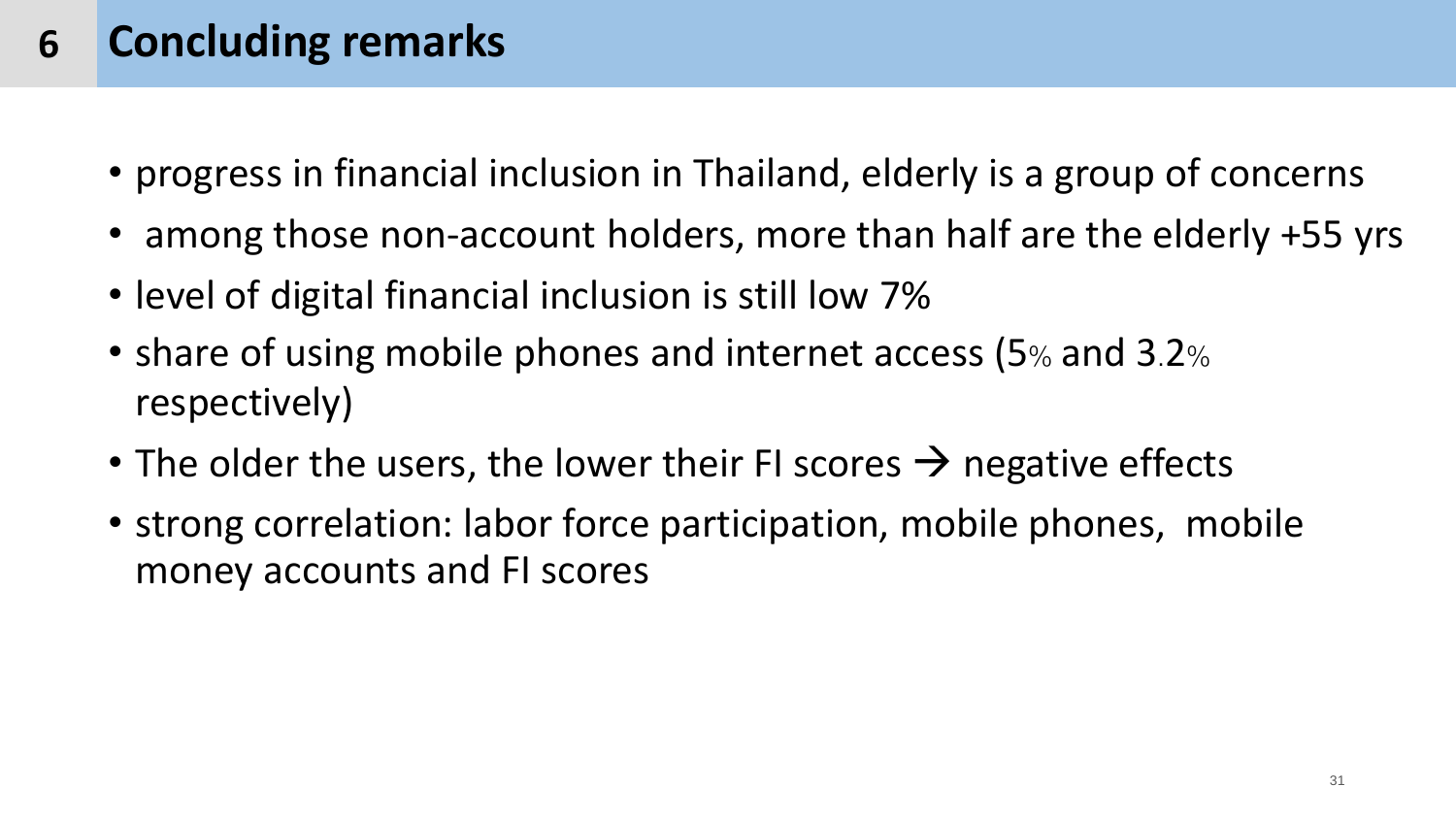#### **Concluding remarks 6**

- not using the Internet; Lack of skills rather than lack of interest
- Elderly with feature phones vs. smart phones
- → *provision of devices, role for financial literacy, and digital technology to promote financial inclusion*
- *Internet service products for the elderly need coordination (policymakers and service providers); more custom-made financial products (financial institutions)*
- *Public-private partnerships for future financial environment for the old age*